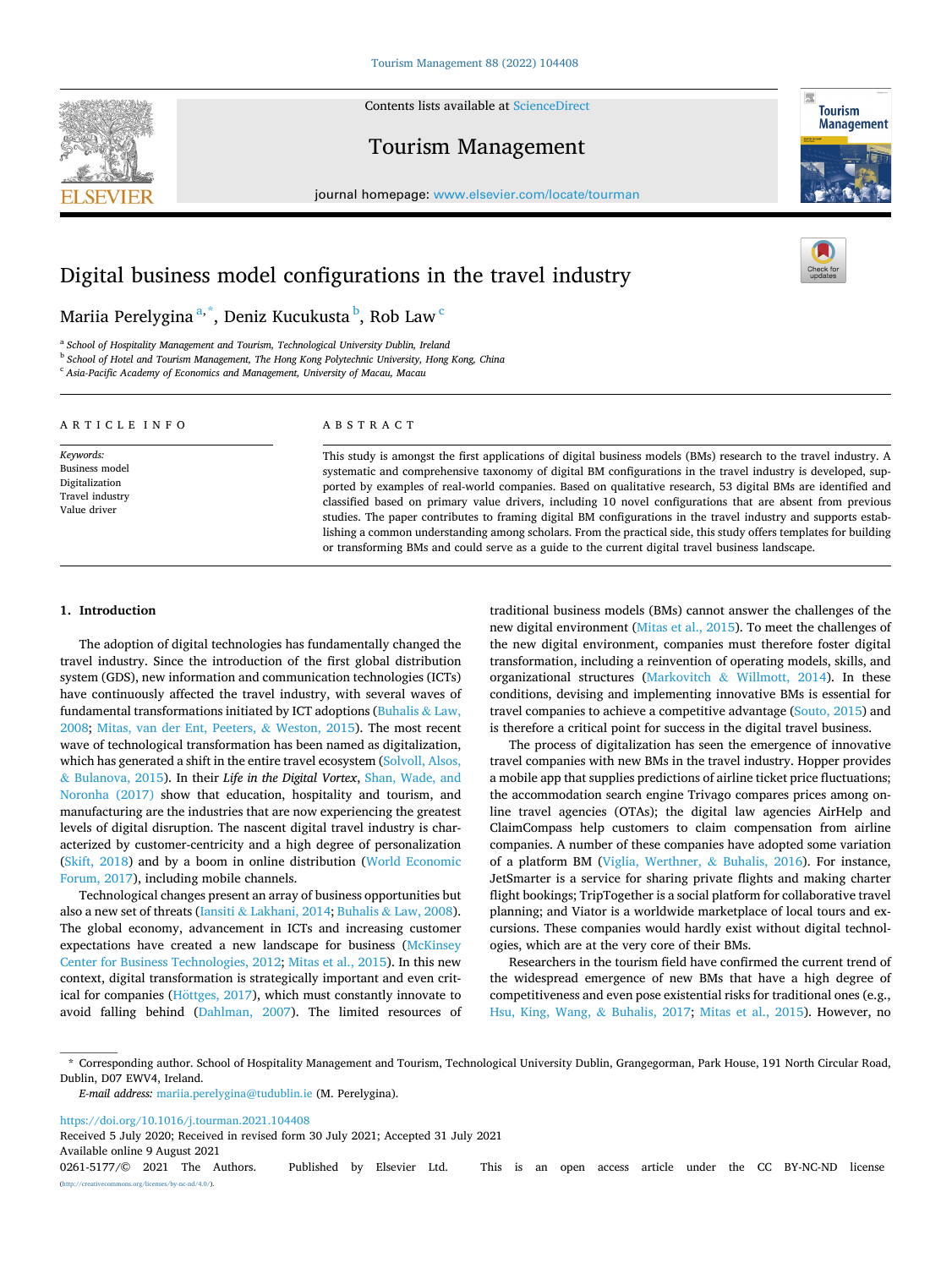systematic identification of the digital BM configurations in the travel industry has been performed, and it remains unclear how these new travel businesses operate. Current literature on the digital travel industry omits meaningful typologies and classifications of BMs and their value creation and capture mechanisms [\(Reinhold, Zach,](#page-11-0) & Laesser, [2020\)](#page-11-0). With building a new BM recognized as a critical part of the digital transformation of businesses [\(Berman, 2012](#page-10-0)), investigation of the digital BMs that are forming is essential for understanding the impact of digitalization on the industry. Research into digital BMs is needed to fathom the scope of the changes associated with digital disruption and major recent technological innovations. Examining new digital BM configurations in the travel industry and their core elements can also contribute to the discovery of new ways of building competitive advantages, creating value and generating revenue. Furthermore, such research supports industry–education synergy and plays a role in mapping out the modern digital tourism ecosystem.

This study therefore investigates the digital BM configurations that exist in the travel industry. The research objectives are as follows:

- 1. to identify and to classify digital BM configurations in the travel industry;
- 2. to analogize these digital BM configurations with those in the literature;
- 3. to describe digital BM configurations that have not been presented in the literature.

### **2. Literature review**

#### *2.1. Concepts of business models and digital business models*

The use of the term 'BM' is now popular among managers, consultants and scholars. However, even a cursory analysis of the sources reveals that the term is used to refer to a range of phenomena. According to research by [Zott, Amit, and Massa \(2011\),](#page-12-0) the use of the term in academic and non-academic journals began in the period of 1975–1980. [DaSilva and Trkman \(2014\)](#page-10-0) and [Novak \(2014\)](#page-11-0) both noted that the first academic paper to use the term *business model* was published in 1957, and the number of mentions and specific academic studies on BM has grown ever since (DaSilva & [Trkman, 2014](#page-10-0)). Although it was initially perceived as a mere buzzword ([Magretta, 2002;](#page-11-0) Ghaziani & [Ventresca,](#page-11-0)  [2005; Seddon, Lewis, Freeman,](#page-11-0) & Shanks, 2004), a significant increase in the use of the term *business model* in the text and titles of academic papers began in 1995 ([Zott et al., 2011\)](#page-12-0) and continued afterwards (DaSilva & [Trkman, 2014;](#page-10-0) [Massa, Tucci,](#page-11-0) & Afuah, 2017; [Novak, 2014](#page-11-0)). Since the focus of the study is digital BMs, the literature review embraces a large segment of studies on BMs in Information Systems.

The meaning of the BM concept has evolved in the literature, with significant changes in the definition of a BM over time. Earlier studies tended to define BM in parallel with the term *strategy* [\(Porter, 2001](#page-11-0); [Magretta, 2002\)](#page-11-0) or as a component of business strategy [\(Chesbrough](#page-10-0)  $\&$ [Rosenbloom, 2002](#page-10-0)), whilst recent studies have tended to define a BM as the logic of value creation and the coordination of business resources. In general, the term implies a way of doing business (DaSilva & [Trkman,](#page-10-0)  [2014\)](#page-10-0). Following recommendations of [George and Bock \(2011\)](#page-11-0) to combine theoretical frameworks for BM research, this study adopts a definition by [Zott and Amit \(2010\):](#page-12-0) a BM is a "set of activities, as well as the resources and capabilities to perform them - either within the firm, or beyond it through cooperation with partners, suppliers or customers." (p. 217). This view on BMs includes resources and value structure as well as transactions and activities.

Scholars have pointed out that academics and practitioners frequently misuse and misunderstand what is meant by a BM. [Ches](#page-10-0)[brough and Rosenbloom \(2002\), DaSilva and Trkman \(2014\)](#page-10-0), [Zott and](#page-12-0)  [Amit \(2013\)](#page-12-0), [Fjeldstad and Snow \(2018\)](#page-10-0) and [Magretta \(2002\)](#page-11-0) reported that BM has been often confused with other terms, such as *strategy*, *economic model*, *revenue model*, *business concept, organizational design,* 

and *business processes*. Specialists have described a BM as an intermediate layer between strategy and business processes ([Morris, Schinde](#page-11-0)hutte, & [Allen, 2005](#page-11-0); [Veit et al., 2014](#page-11-0)). The term *revenue model* refers to the revenue sources, including their volume and distribution [\(Amit](#page-10-0)  $\&$ [Zott, 2001\)](#page-10-0), and researchers consider this to be a component of BM (DaSilva & [Trkman, 2014](#page-10-0)).

The concept of digital BMs is also interpreted differently by different academics. Some researchers simply equate digital BMs to BMs driven by a single technology. For instance, some studies have interpreted a digital BM as equal to an Internet-of-Things BM (e.g., [Fleisch, Wein](#page-10-0)berger, & [Wortmann, 2014\)](#page-10-0). [Katunskis and Neamtu \(2016\)](#page-11-0) introduced the digital BM concept from an Industry 4.0 perspective. A few researchers used the term *digital business model* as a synonym of e-business (e.g., [Novak, 2014\)](#page-11-0). [Veit et al. \(2014](#page-11-0), p. 48) defined a BM as a digital BM 'if changes in digital technologies trigger fundamental changes in the way business is carried out and revenues are generated'. This definition was adopted for this study, because it reflects the significance and depth of the changes that the adoption of ICTs have wrought to traditional ways of doing business in the travel industry. From this perspective, the concept of digital BMs may incorporate BM configurations interpreted in various frameworks as e-BMs, IT-enabled, and Internet-based BMs.

#### *2.2. BM configurations and value drivers approach*

The description of a kind of BM is called a BM configuration or BM pattern. BM configuration is "a stripped-down characterization that captures the essence of the cause-effect relationships between customers, the organization and money" [\(Baden-Fuller](#page-10-0) & Mangematin, [2013,](#page-10-0) p. 419). Researchers have grouped, classified and compared BM configurations based on their characteristics, context and dimensions, both within and across industries. Several typologies and taxonomies of BMs are limited to a particular industry or by some other criteria: for example, [Timmers \(1998\)](#page-11-0) listed 11 types of e-BMs, [Fleisch et al. \(2014](#page-10-0), [2015\)](#page-10-0) identified BM configurations for the Internet-of-Things, whilst [Lüdeke-Freund, Carroux, Joyce, Massa, and Breuer \(2018\)](#page-11-0) created a taxonomy of 45 sustainable BM configurations. Other academics are primarily concerned with the development of generic taxonomies of BM configurations that can be found across industries.

Unlike BM typologies, BM taxonomies are built on empirical data ([Lambert, 2006;](#page-11-0) Baden-Fuller & [Morgan, 2010](#page-10-0)). Valid and reliable BM taxonomies should be based on sound underlying criteria [\(Taran, Niel](#page-11-0)[sen, Montemari, Thomsen,](#page-11-0) & Paolone, 2016). Two theoretical frameworks for BM taxonomies have become common among scholars: Business Model Navigator (BM Navigator) by [Gassmann, Frankenberger,](#page-11-0)  [and Csik \(2014\)](#page-11-0) and the 5-V framework of [Taran et al. \(2016\)](#page-11-0). These two taxonomies partially overlap, with several BM configurations listed in both, but for the most part there is little repetition. Based on a comparison of the BM configurations listed in both taxonomies, these frameworks are complementary to some extent.

The BM Navigator ([Gassmann et al., 2014\)](#page-11-0) is a well-known tool for BM classification. This framework is based on four dimensions: who (the target customer segment); what (the value proposition for this target customer segment); how (the value chain used to carry the value proposition); and why (the profit mechanism, revenue model). [Gass](#page-11-0)[mann et al. \(2014\)](#page-11-0) identified and described 55 actual BM configurations based on these four dimensions, and their classification scheme has been applied in academic and practitioner studies (see Turber  $\&$  Smiela, [2014;](#page-11-0) [Fleisch et al., 2014](#page-10-0), [2015\)](#page-10-0).

The 5-V framework ([Taran et al., 2016](#page-11-0)) was developed based on a systematic literature review and lists 71 BM configurations. Each possible BM configuration is driven by one of five value drivers: value proposition, value segment, value configuration (core resources, activities and distribution channels), value network (partners for collaboration) or value capture (revenue model). Unlike components or building blocks of BMs, value drivers show the core part that "drives" value creation in the BM configuration. They could be any factor or source (for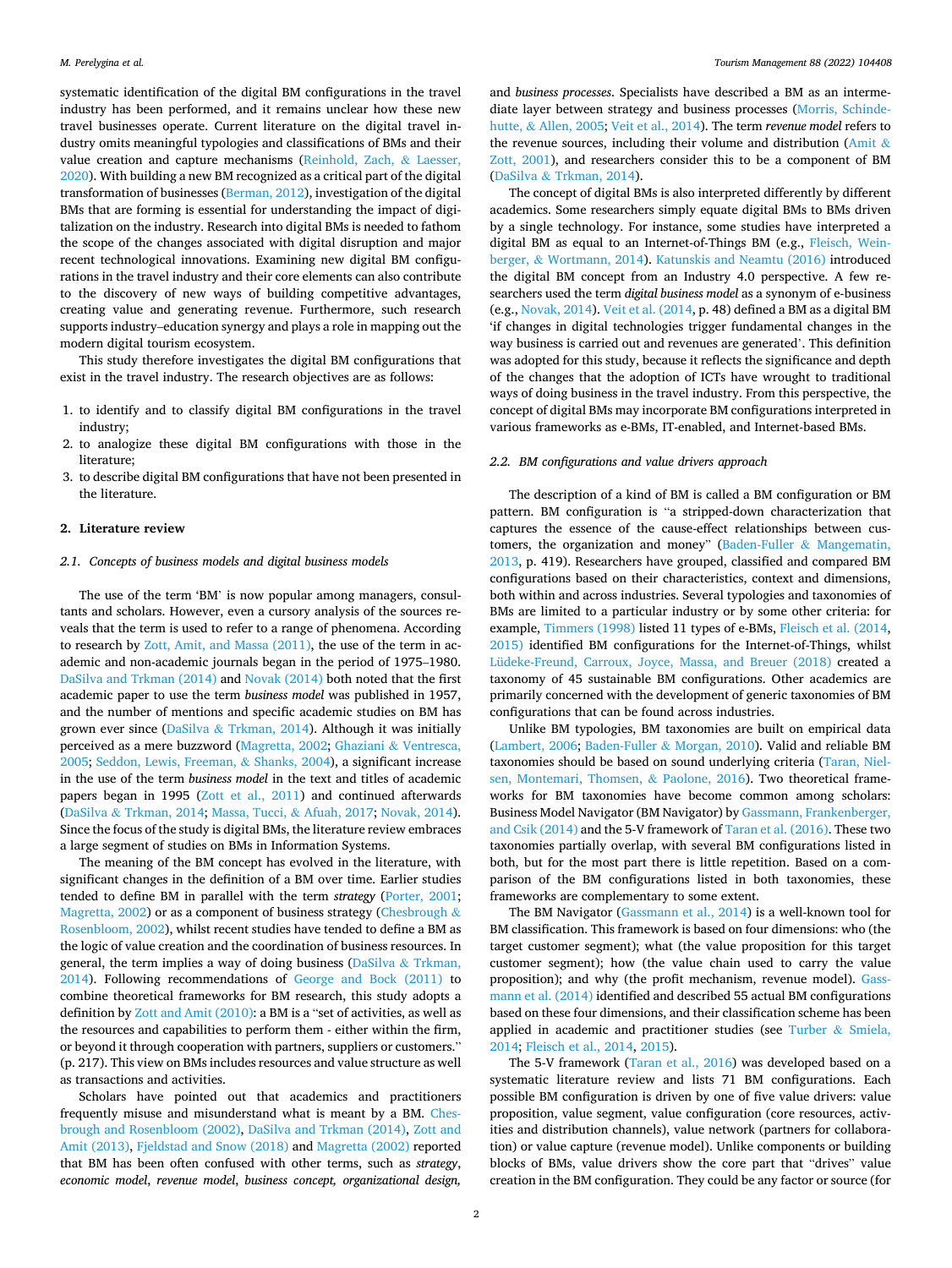example, an activity or competence) that enhances the total value created and delivered by a company (Amit & [Zott, 2001](#page-10-0); [Taran et al.,](#page-11-0)  [2016\)](#page-11-0). Value drivers show a source of differentiation that provide a company's business model competitive advantages [\(Mishra, 2017](#page-11-0), pp. 91–145). Different authors identify different key value drivers for BMs. Originally introduced by [Amit and Zott \(2001\),](#page-10-0) value drivers included efficiency, complementarities, lock-in, and novelty. Sustainability, cybersecurity and improved customer experience may be examples of value drivers for Internet-of-Things BMs ([Westerlund, Leminen,](#page-12-0) & [Rajahonka, 2014](#page-12-0)). [Mishra \(2017, pp. 91](#page-11-0)–145) pointed out management logics, core resources, value opportunities, and value activities as value drivers for BMs. Five value drivers in the 5-V framework by [Taran et al.](#page-11-0)  [\(2016\)](#page-11-0) are largely based on previous studies. For instance, value drivers identified by [Amit and Zott \(2001\)](#page-10-0) are associated with value drivers in 5-V framework (lock-in is included into value segment, novelty – value proposition, and etc.). The definitions of each value driver in the 5-V framework are provided in [Table 3](#page-7-0).

Although this BM framework is relatively new, it has already proved its reliability in describing and mapping BM configurations. Thus, the five -V-framework was applied in studies by [Aranha, Garcia, da Silva,](#page-10-0)  [and Santos \(2017\)](#page-10-0) and [Nielsen and Dane-Nielsen \(2019\).](#page-11-0) In comparison, to BM Navigator and other frameworks, it shows a number of advantages for adoption. First, [Taran et al. \(2016\)](#page-11-0) largely summarize other frameworks and lists of BM configurations including the BM Navigator by [Gassmann et al. \(2014\)](#page-11-0). Second, its value drivers approach gives an opportunity to reveal a key factor of competitiveness in the market, the source of differentiation and to classify BM configurations.

## *2.3. BM configurations in the travel industry*

The emergence of new BMs in the travel industry gives rise to the need to identify its particular set of BM configurations. Recent overviews of BM studies in tourism by [Reinhold, Zach, and Krizaj \(2017](#page-11-0), [2019\)](#page-11-0) show that the vast majority of papers have investigated some topic related to BMs, rather than being focused on identifying BM configurations. Nonetheless, a few attempts have been made to identify and classify BM configurations in tourism. Among these studies, airline companies have attracted the most research attention: for instance, [Papatheodorou and Lei \(2006\),](#page-11-0) [Frank \(2011\)](#page-11-0) and [Diaconu \(2012\)](#page-10-0), [Magdalina and Bouzaima \(2021\)](#page-11-0) investigated BM configurations and their effectiveness among airports and airlines, and [Reinhold, Beritelli,](#page-11-0)  [and Grünig \(2019\)](#page-11-0) and Linton and Öberg (2020) developed typologies of destination management organizations, [Freytag and Hjalager \(2021\)](#page-11-0)  analyzed food tourism BM configurations. However, these classification efforts have been very narrow in their focus on a single sector of the industry.

Digital BM configurations in the travel industry have been even less well investigated than other BM-related topics. [Kreinberger, Thinnes,](#page-11-0)  [and Timmermans \(2014\)](#page-11-0) have suggested a taxonomy of BMs for the re-use of digital public content for tourism. This taxonomy has an applied character and includes eight BM configurations. [Daniele and](#page-10-0)  [Frew \(2006\)](#page-10-0) specified five BM configurations in an article focused on online travel intermediaries: agency (the online intermediary deducts a commission from each sale); merchant (marking up the price negotiated with suppliers); distressed inventory (focusing only on last minute bookings); demand collection (accepting trade-offs between suppliers and customers); and comparison shopping (offering price comparison across suppliers). Based on an overview of the general architecture of a tourism enterprise, [Schmidt et al. \(2017\)](#page-11-0) suggested four models of tourism enterprises that were being enabled by the application of ICTs: omnichannel businesses, ecosystem drivers, suppliers and modular producers. However, as the authors themselves admitted, this classification does not represent underlying digital capabilities, nor is it of a conceptual nature. The recent study by [Reinhold et al. \(2020\)](#page-11-0) presents a historical overview of the e-BM development of B2C online travel service providers. E-BMs evolved from the predominance of commerce-type models to the emergence of content-type and context-type models and to the current diversity of e-BMs, their hybridization and the growth of platform-based BMs.

### *2.4. Taxonomy as scientific knowledge*

Taxonomy development is one of the classic means of organizing and acquiring scientific knowledge. Scholars highlight multiple sides of the importance and significance of taxonomy as scientific knowledge.

First of all, a taxonomy as a classification meets the need to frame. The importance of a taxonomy is to demarcate a kind (one group of entities) from all other entities ([Hodgson, 2018](#page-11-0)). Similar to taxonomies in other fields such as biology where animals are organized into kinds, taxonomies in the management field and, for instance, in the BM research, help to organize into kinds based on similarities and differences (Baden-Fuller & [Morgan, 2010](#page-10-0)). It reduces the complexity of a domain by structuring of domain's objects. (Ko & [Gillani, 2020](#page-11-0)). Secondly, taxonomy development serves to unify language among scientists. Thus, a taxonomy supports communication and establishing common understandings **(**[Hodgson, 2018](#page-11-0)). Thirdly, taxonomies provide a base for further theory generation. Unlike deductive methods, an empirically-developed taxonomy permits the development of a testable and rigorous theory [\(Hodgson, 2018](#page-11-0)). For instance, [Lambert \(2006\)](#page-11-0)  stresses the need for inductively-developed taxonomies of BMs through grounded theory for subsequent generalization and theory development in this field. Fourthly, the demarcative quality of taxonomies can be used for various research applications. Thus, entities may be further investigated within kinds as well as among kinds ([Lambert, 2006](#page-11-0)). Fifthly, the nature of taxonomies gives them the ability to be updated over time. Regardless of a field of study, whether biology or management, a taxonomy has no fixed number of kinds and may grow and incorporate new entities (Baden-Fuller & [Morgan, 2010](#page-10-0); [Lambert, 2006\)](#page-11-0).

Taxonomy development as theory building requires necessary criteria for evaluation. Since taxonomies help to explain similarities and differences among objects, a taxonomy should have certain qualities and sufficiently describes and classifies objects in a specific domain of interest. [Nickerson, Varshney, and Muntermann \(2013\)](#page-11-0) proposed the following taxonomy evaluation criteria: conciseness, robustness, comprehensiveness, extensibility, explanatory power. Although this framework is relatively new and criteria are subjective, it widely accepted framework ([Szopinski, Schoormann,](#page-11-0) & Kundisch, 2019). Recently, [Szopinski, Schoormann, and Kundisch \(2020, pp. 5056](#page-11-0)–5065) have recommended supplementing this framework with usefulness and applicability. Combining these two frameworks, the study adopts seven evaluation criteria for the taxonomy.

## **3. Methodology**

### *3.1. Research approach*

This study adopted pragmatic grounded theory as research approach. The choice of scientific paradigm for research should be led by a research question [\(Saunders, Lewis,](#page-11-0) & Thornhill, 2009). Because the research question that guides this study entailed uncovering the various models that are effective in the given context, it was critical to accept the possibility of multiple points of view and at the same time condense these views into a single reality. Therefore, a pragmatic research paradigm was considered particularly well-suited to this study. Pragmatism states that no theory or perspective can explain reality fully, and thus endorses pluralism (Tashakkori & [Teddlie, 2010](#page-11-0)), a critical mode of thought and an orientation toward the applicability of findings [\(Maxcy,](#page-11-0)  [2003\)](#page-11-0). In addition, filling the research gap identified in the literature review demanded a theory-building approach, therefore the grounded theory method was adopted. Grounded theory is a common research method in the social sciences that was first introduced by [Glaser](#page-11-0)  $\&$ [Strauss, 1967](#page-11-0) as an alternative to classical grand theory approaches. In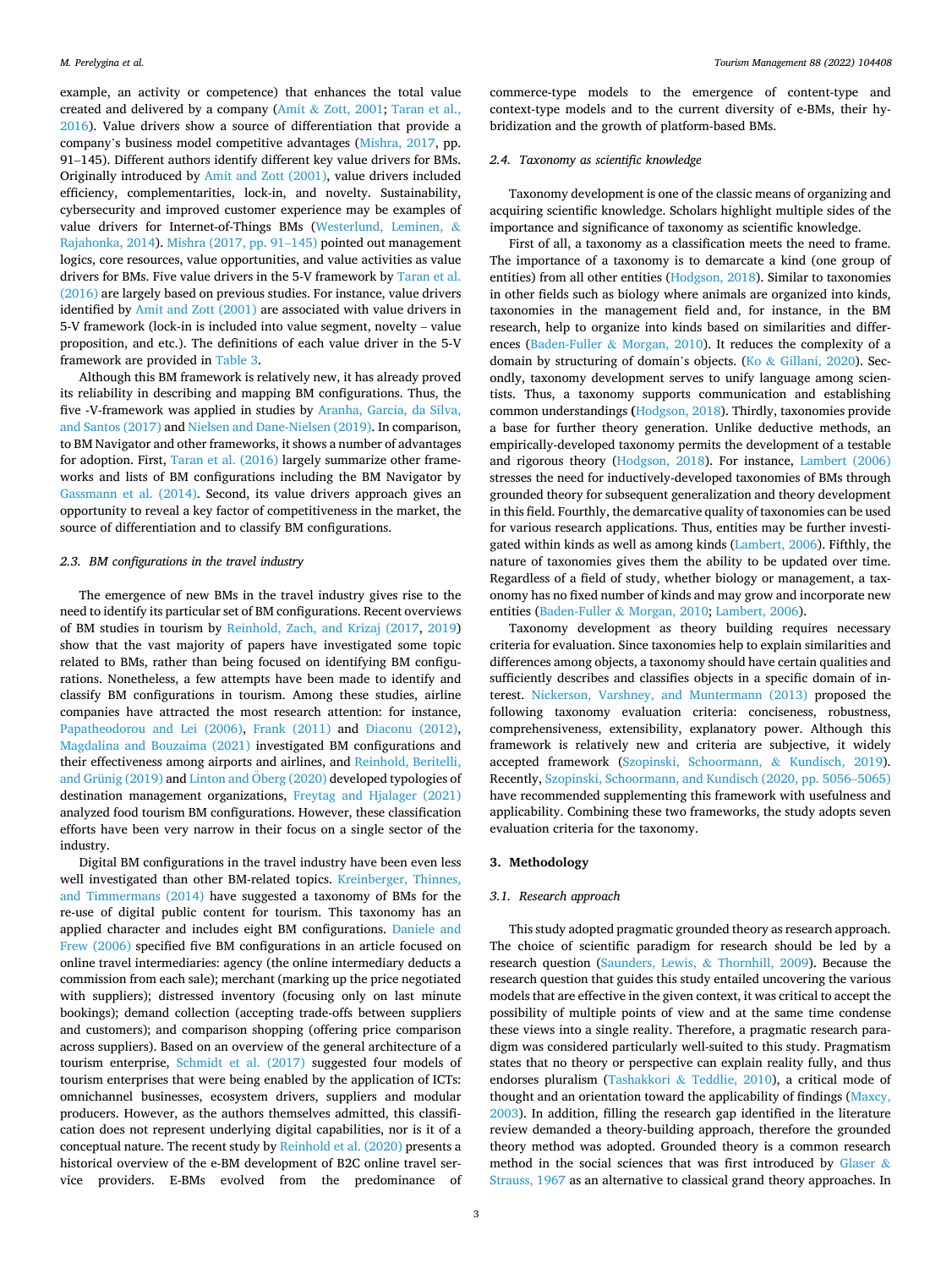contrast with other approaches, grounded theory is not required to choose a certain theoretical framework before data collection ([Corbin](#page-10-0) & [Strauss, 2008](#page-10-0); Strauss & [Corbin, 1998](#page-11-0)). As a specific type of grounded theory, the pragmatic approach combines both inductive and deductive methods. [Strübing \(2007\)](#page-11-0) described the research process of pragmatic grounded theory in terms of a continuous movement from data to hypothesis and back to data.

## *3.2. Data Collection*

This study took a qualitative approach. The preliminary step was the collection of secondary data to draft a pool of possible participants. This secondary data was sourced from freely accessible documents, including news items from professional media outlets, market analytics reports, business research reports and reports from international nongovernmental and intergovernmental tourism organizations. Based on the analysis at the preliminary step, sampling technique and selection criteria were settled and possible participants were selected and invited for the interview.

A stratified purposive sampling technique was used to select interview participants. Given the diversity of stakeholders in the digital travel space, it was decided that as large a range of possible opinions should be collected from representatives of various groups of experts and practitioners. The stratification technique was thus seen as the most suitable because of its capacity to attain a full picture of a research phenomenon ([Orcher, 2016\)](#page-11-0). The selection criteria and sub-groups (strata) were chosen to maximize the representation of various points of view from across the travel industry. The criteria for stratification was occupation, with three groups of participants: (a) leaders of digital travel businesses (CEOs, COOs, managing directors, presidents, executive vice presidents and founders of digital travel companies with at least 2 years of experience in the digital travel business); (b) leaders of digital travel

## **Table 1**

|  |  | Profiles of participants. |
|--|--|---------------------------|
|--|--|---------------------------|

accelerators and incubators (managing directors, CEOs and COOs with at least 2 years of experience in the digital travel business); and (c) tourism market experts (business researchers, journalists and consultants in the digital travel business with at least 7 years of experience).

# *3.3. Sample*

The interviewees had diverse sociodemographic characteristics. Details of the age, gender, level of education and location of the participants are shown in Table 1. The participants' ages ranged from 24 to 63 years, although some participants preferred to state an age range rather than give their exact age. Most participants were male, which represents the current gender balance among leaders in the digital travel industry. The level of education varied from high school to doctoral degree, although most had completed a postgraduate or higher degree. The participants had a mean of 14.4 years of experience in the travel industry.

Thirty-five participants were interviewed for the study; each was the sole representative of his or her company. Twenty-seven participants were digital travel business leaders, three were leaders of travel accelerators and incubators, and five were market experts. The uneven distribution of participants across these three occupational groups was reflective of the target population: for instance, the group of digital travel business leaders was significantly larger than the others due to the predominance of digital travel businesses in the tourism ecosystem. From a geographical perspective, the participants and their companies are based in multiple countries that represent diverse regions and cultures. This study had no regional perspective, so the representation of participants from various parts of the world was crucial.

| ID              | Location              | Age       | Gender       | <b>Education</b> level     | Industry exp. (yrs)     | Occupation strata | Interview language |
|-----------------|-----------------------|-----------|--------------|----------------------------|-------------------------|-------------------|--------------------|
| P1              | Melbourne             | 40        | $\mathbf{F}$ | <b>MBA</b>                 | $\overline{\mathbf{2}}$ | <b>Business</b>   | English            |
| P <sub>2</sub>  | Sydney                | 63        | M            | <b>MBA</b>                 | 43                      | Market Expert     | English            |
| P <sub>3</sub>  | Sydney                | $30 - 40$ | M            | <b>MBA</b>                 | 5                       | <b>Business</b>   | English            |
| P <sub>4</sub>  | Sydney                | $36 - 45$ | M            | <b>MBA</b>                 | 7                       | <b>Business</b>   | Russian            |
| P <sub>5</sub>  | Tallinn               | 31        | M            | Postgraduate               | 14                      | <b>Business</b>   | Russian            |
| <b>P6</b>       | Hong Kong             | $36 - 45$ | M            | Master's                   | 10                      | <b>Business</b>   | English            |
| P7              | Melbourne             | 49        | $\mathbf{F}$ | Postgraduate               | 9                       | <b>Business</b>   | English            |
| P8              | Hong Kong             | $36 - 45$ | M            | Doctoral                   | 20                      | Expert            | English            |
| P <sub>9</sub>  | Assam                 | 29        | $\mathbf{F}$ | Bachelor's                 | $\overline{2}$          | <b>Business</b>   | English            |
| P <sub>10</sub> | New Delhi             | 31        | M            | Bachelor's                 | 5                       | <b>Business</b>   | English            |
| P11             | Istanbul              | 24        | M            | Bachelor's (incomplete)    | 3                       | <b>Business</b>   | English            |
| P <sub>12</sub> | Almaty                | 51        | M            | Higher                     | 3                       | <b>Business</b>   | Russian            |
| P13             | Gdansk                | 37        | M            | Master's                   | 15                      | <b>Business</b>   | English            |
| P14             | <b>Breda</b>          | 57        | M            | Master's                   | 38                      | Market Expert     | English            |
| P15             | Ljubljana             | 31        | M            | Master's                   | 16                      | <b>Business</b>   | English            |
| P <sub>16</sub> | Jerusalem             | 37        | M            | <b>MBA</b>                 | 30                      | <b>Business</b>   | English            |
| P17             | Dornbirn              | 41        | M            | Bachelor's                 | 19                      | <b>Business</b>   | English            |
| P18             | Singapore             | $36 - 45$ | M            | College                    | $\overline{7}$          | <b>Business</b>   | English            |
| P <sub>19</sub> | London                | 45        | M            | Undergraduate (incomplete) | 11                      | <b>Business</b>   | English            |
| P <sub>20</sub> | Munich                | 58        | M            | University (higher)        | 34                      | <b>Business</b>   | English            |
| P21             | Toronto               | 53        | M            | Bachelor's                 | 30                      | <b>Business</b>   | English            |
| P <sub>22</sub> | Johannesburg          | 32        | M            | Postgraduate               | 9                       | <b>Business</b>   | English            |
| P <sub>23</sub> | Barcelona             | 45        | M            | Bachelor's                 | 20                      | <b>Business</b>   | English            |
| P <sub>24</sub> | Tel Aviv-Yafo         | 38        | M            | Bachelor's                 | 11                      | <b>Business</b>   | Russian            |
| P <sub>25</sub> | Jacksonville, Florida | 44        | $\mathbf{F}$ | Bachelor's                 | 15                      | <b>Business</b>   | English            |
| P <sub>26</sub> | São Paulo             | $36 - 45$ | M            | Doctoral                   | 13                      | <b>Business</b>   | English            |
| P <sub>27</sub> | Moscow                | 33        | M            | Higher (incomplete)        | 7                       | Market Expert     | Russian            |
| P <sub>28</sub> | Phuket                | 25        | M            | Higher                     | 7                       | Business          | Russian            |
| P <sub>29</sub> | San Francisco         | 62        | M            | Bachelor's                 | 36                      | Expert            | English            |
| P30             | San Francisco         | 44        | M            | High school                | 20                      | <b>Business</b>   | English            |
| <b>P31</b>      | New York              | 49        | M            | <b>MBA</b>                 | 18                      | <b>Business</b>   | English            |
| P32             | Mexico                | 32        | M            | <b>MBA</b>                 | $4\frac{1}{2}$          | <b>Business</b>   | English            |
| P33             | Shannon               | 39        | M            | <b>MBA</b>                 | 5                       | Accelerator       | English            |
| P34             | Tel Aviv              | 48        | M            | <b>MBA</b>                 | 15                      | Accelerator       | English            |
| <b>P35</b>      | New York              | $26 - 35$ | M            | College degree             | $\overline{2}$          | Accelerator       | English            |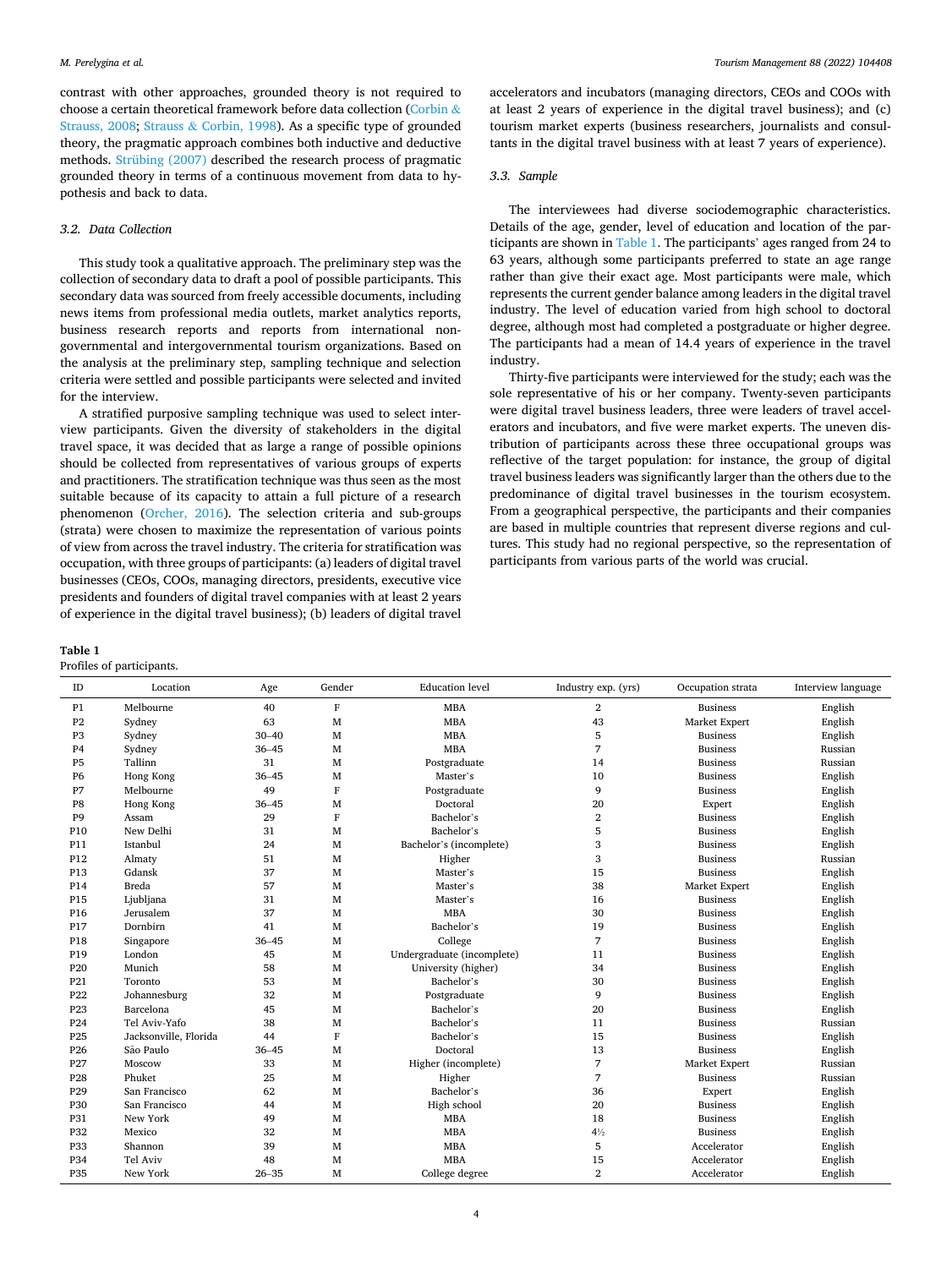#### *3.4. Interviews*

This study had an exploratory character, for which semi-structured interviews were adopted as the most suitable research method. In general, interviews give opportunities for a detailed investigation and indepth understanding of the context through the perspective of individual participants ([Ritchie, Lewis, Nicholls,](#page-11-0) & Ormston, 2013). Semi-structured interviews feature an overall topic, general themes, selected issues and specific questions [\(Lee, 1999](#page-11-0)); they are more flexible than structured interviews, but more focused on a subject than unstructured interviews. For example, semi-structured interviews allow for the use of clarifying questions and for verification of the correctness of the interviewer's understanding by summarizing explanations back to the participant [\(Saunders et al., 2009\)](#page-11-0).

Followed the recommendations of [Hennink, Hutter, and Bailey](#page-11-0)  [\(2011\),](#page-11-0) the interviews were structured into four sections: terminology reconfirmation, opening questions, key questions and closing questions. The first section - terminology reconfirmation - ensured that the interviewer and interviewee agreed on the meaning of key terms. Definitions of three terms (*Digitalization, BM configuration, Digital BM*) were presented to each participant in a written or oral way. In response, interviewees could agree, correct the given definitions or suggest their own definitions. The second section of the interview - opening questions – aimed to establish a rapport with the interviewee and provided support to the narrowing of the interview to the key questions posed in the remaining sections. Opening questions were broadly related to the topic of the interview, for example, "*How would you describe the influence of digitalization on BMs in the travel industry?"* The third and main section of the interview asked key questions to collect data to examine digital BMs in the travel industry:

- *(for Digital Travel Business Leaders)* What is a BM of your current company? Previous companies? BMs of your competitors?
- *(for Travel Accelerators & Incubators Leaders)* What BMs did you face in your experience? What are the BMs of companies in your accelerator/incubator?
- *(for Market Experts)* What BMs did you face in your experience?
- Could you describe each digital BM configuration in the travel industry you are familiar with?
- What are the primary value drivers of each digital BM in the travel industry that you have described?
- Could you please provide examples of companies for each digital BM configuration from the real world?

The first question from this section had a narrative perspective and was adapted to each stratum of the sample due to the different experiences and qualifications of the groups of participants. The use of questions with a narrative perspective gives advantages to clarify different facets of research issues through personal stories and reveal complementary perspectives for researchers ([Flick, 2004\)](#page-11-0). In addition to the abovelisted questions, the procedure for conducting interviews included clarifying questions and tests of the correctness of understanding by summarizing explanations provided by the participant (Saunders et al., [2009\)](#page-11-0) as it is allowed by the format of a semi-structured interview. The test of understanding gives an opportunity for the interviewee to evaluate the sufficiency and accuracy of the interpretation and correct if necessary (Healey & [Rawlinson, 1994](#page-11-0)). The closing section of the interview collected personal information about the participant, including their demographic details and professional background.

The data collection process was considered complete at the moment of data saturation. Saturation means the collection of sufficient and redundant data that include information about all investigated aspects ([Morse, Barrett, Mayan, Olson,](#page-11-0) & Spiers, 2002). In the grounded theory approach, a theory might be developed to the point when no new themes and categories emerge (Corbin & [Strauss, 2008;](#page-10-0) Glaser & [Strauss, 1967](#page-11-0)). When the interviews were no longer providing new observations, it was

decided that data saturation had been reached and data collection considered complete (see [Dingwall, Murphy, Watson, Greatbatch,](#page-10-0) & [Parker, 1998\)](#page-10-0). The data analysis process began immediately after collecting the records of the interviews. The details of the data analysis process are provided in the following section.

## *3.5. Data analysis*

The study adopted a qualitative method of content analysis. Unlike the basic and interpretive approaches to content analysis, the qualitative (thematic) content analysis uses systematic techniques for the analysis of texts, focused not only on manifest content but also latent content (themes and core ideas) (Drisko & [Maschi, 2015\)](#page-10-0). The qualitative content analysis does not employ any statistical methods.

The data analysis process combined inductive and deductive methods of analysis. Combining inductive and deductive techniques provides the benefits of both and increases the validity and reliability of the findings. The inductive part involved the derivation of codes, categories and themes from the data, whilst the codes and categories for the deductive analysis were elaborated from the literature. The development of the categorization matrixes followed Mayring'[s \(2014\)](#page-11-0) systematic framework. Although this framework is relatively new, its reliability has already been proved in academic studies by [Moradi and](#page-11-0)  [Vagnoni \(2018\),](#page-11-0) Szűcs [\(2018\),](#page-11-0) and Yanes, Zielinski, Diaz Cano, and Kim [\(2019\)](#page-12-0) and others. No software was used for the inductive part of the analysis; the deductive part was undertaken with the assistance of NVivo 11.

Text coding started from highlighting and labelling key segments, following by their summarization into themes. For example, highlights about a primary value driver regarding the Metasearch Platform configuration included 'shows you [client] the lowest price' (P8), 'offers a lot of transparency in terms of information' (P32), 'it's easy to use, you have a better user experience' (P9) and others. They were organized into themes of easy-to-use, transparency, usability and economy. Since all these themes are product-related, value proposition is assigned as the primary value driver of the Metasearch Platform configuration. To check the reliability of encoding, two researchers independently encoded randomly selected interview transcripts. After the discussion of inconsistencies, coding rules were adjusted to derive reliable consistent coding results. The process of comparison and analogization with findings in previous literature started after the end of data analysis when all 53 BM configurations were identified and described.

## **4. Findings**

## *4.1. BM configurations in the travel industry*

The identification of digital BMs in the travel industry revealed 53 configurations. [Table 2](#page-5-0) lists these BM configurations with examples of companies that operate under each BM and the number of participants that described each of the models during the interviews. The interviewees noted that the BM configurations are flexible and could be adjusted to fit a given context and business idea. At the same time, all revealed configurations fit the adopted definition of digital BMs and the criteria of fundamental changes caused by adoption of ICTs. It is also important to note that BM configurations could be implemented for both the B2B and B2C sectors and that they are also applicable for non-profit organizations. Examples are not provided for the Customer Data Monetization configuration because it might be considered unethical. In cases of multiple BM within one company, BM configurations are presented separated and specific business units are provided as their examples.

The BM configuration to which the participants most commonly referred was the OTA; 14 interviewees mentioned this particular configuration. They confirmed that OTA is the most popular BM configuration in the digital travel ecosystem: '*OTA is very dominant in*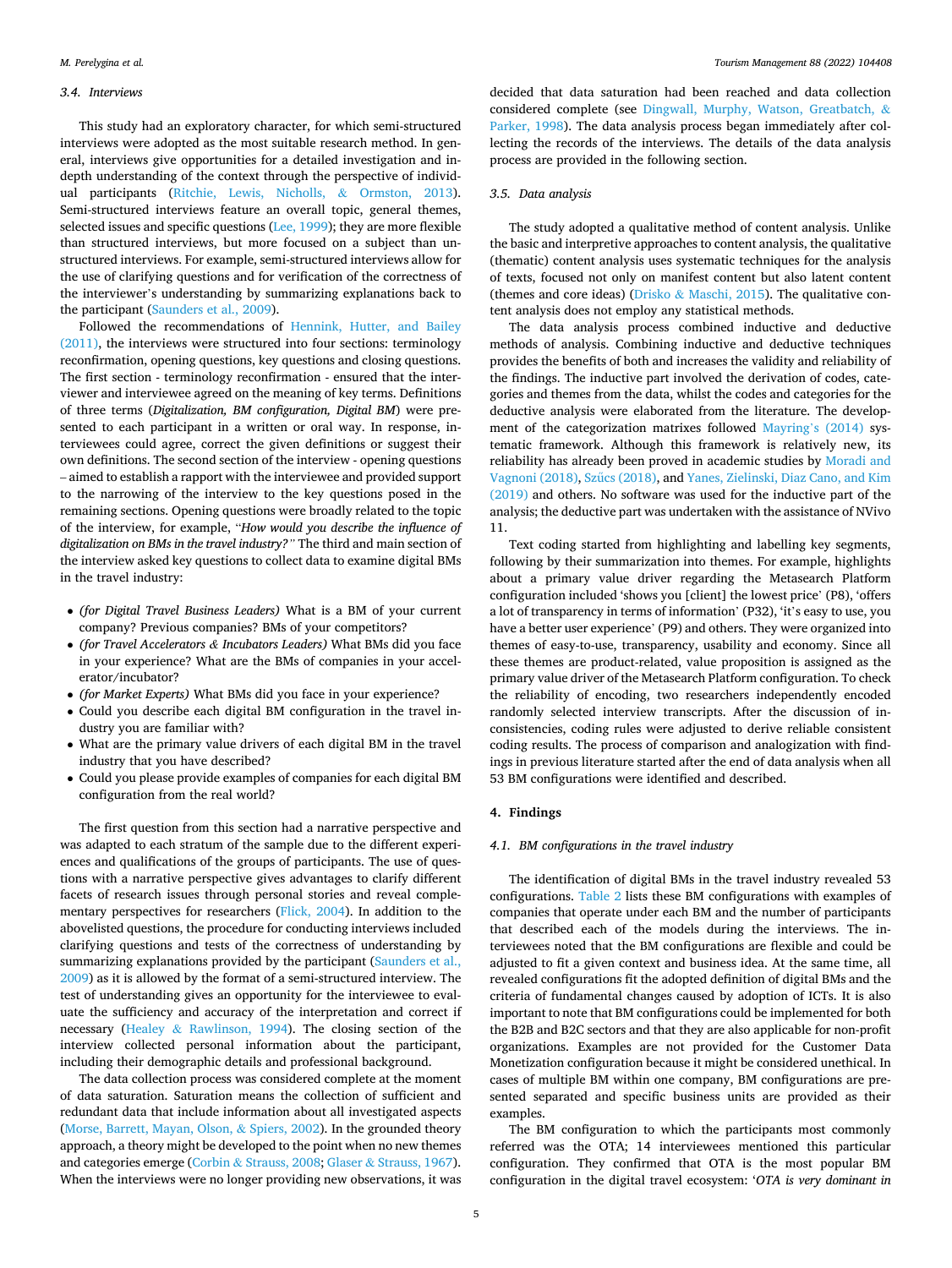## <span id="page-5-0"></span>**Table 2**

| Business model configuration                              | $\boldsymbol{n}$        | Example companies                                                                           | In existing literature                                         |
|-----------------------------------------------------------|-------------------------|---------------------------------------------------------------------------------------------|----------------------------------------------------------------|
| Online Travel Agency (OTA) (Sub-types:<br>Merchant/Agent) | 14                      | Expedia; Booking.com; Yatra; MakeMyTrip; Travelata; Level Travel;<br>CTrip; ROOMKEY         | $E$ -shop $(T)$                                                |
| Affiliate (Lead generator)                                | 9                       | Travel Noire; OneDollarTrips; Y Travel Blog; Local Adventurer                               | Brokerage (T)                                                  |
| Online Travel Marketplace (OTM)                           | 7                       | WeTravel; Get Your Guide; Viator; TourRadar; KLOOK; KKday;<br>withlocals.com; Isratourist   | Shop in Shop (G), E-mall (T)                                   |
| Facilitator (Solution Provider)                           | 7                       | YouLi; TripHero                                                                             | Value Chain Service Provider (T), Layer Player<br>(G)          |
| Metasearch Platform                                       | 7                       | Skyscanner; Trivago; Momondo; GDX; Rome2Rio; Kiwi.com; Kayak                                | Comparison shopping (Daniele & Frew, 2006)                     |
| Display Advertising                                       | 6                       | Conde Nast Traveler                                                                         | Advertising (Rappa, 2004)                                      |
| SaaS (Software-as-a-Service)                              | 6                       | Hotailors; Bókun; FareHarbor; Sift Science; Peakwork; Traveltainment;<br>BoxEver; BD4Travel | Ojala (2012)                                                   |
| E-commerce                                                | 6                       | Melbourne Observation Wheel; Lake Constance DMO                                             | Digitization $&$ E-commerce $(G)$                              |
| Sharing Platform (Peer to Peer/P2P Platform)              | 6                       | BlaBlaCar; Grab; AirBnB; GetMyBoat; JetSmarter; Uber; Stasher;<br>Bounce                    | Peer-to-Peer (G, T)                                            |
| Mass Customization (Dynamic Packaging)                    | 5                       | X-TUI; Hotelplan; Holidays.ch; Lufthansa Holidays; Vacations by<br>Marriott; RoutePerfect   | Mass Customization (G), Mass-customized<br>Commodity (T)       |
| Subscription (Membership)                                 | 4                       | SkyHi; Bidroom; FinalPrice                                                                  | Subscription $(T,G)$                                           |
| White Label                                               | 4                       | TRAVELfusion                                                                                | White Label (G, T)                                             |
| Cross-selling (Cross bundling)                            | 4                       | <b>Frontier Airlines</b>                                                                    | Cross-selling (G)                                              |
| <b>Expertise Monetization</b>                             | 4                       | AirHelp; Trivago                                                                            | Inside-out $(T)$                                               |
| Infomediary (Content aggregator)                          | 4                       | Trip101; Mezi; National Geographic                                                          | Infomediary (T)                                                |
| 'Turn-key' Solution                                       | 4                       | CarTrawler; Habashwe Africa                                                                 | Full Service Provider (T)                                      |
| Meta-booking Platform                                     | 3                       | TripFactory; Rentalcars.com; GoEuro; Reservamos                                             |                                                                |
| <b>Modular Solution</b>                                   | 3                       | Autobooker; DESTYGO; Cangooroo (Juniper)                                                    | Modular Producer (Weill & Woerner, 2018)                       |
| <b>Customer Data Monetization</b>                         | 3                       |                                                                                             | Leverage Customer Data (G)                                     |
| Disintermediation                                         | 3                       | Marriott; Qantas; Lufthansa                                                                 | Disintermediation (T), Direct Selling (G)                      |
| First Discoverer                                          | 3                       | Trivago                                                                                     | Breakthrough Markets (T)                                       |
| Club (Small Niche)                                        | 3                       | Russian Expeditions; Eclipse Traveling; VAWAA; ALTOURISM                                    |                                                                |
| <b>Custom Content</b>                                     | 3                       | The View South; TravIndi                                                                    |                                                                |
| On-the-go (Mobile First)                                  | 3                       | HotelTonight                                                                                |                                                                |
| Affiliate Network                                         | 3                       | Travelpayouts                                                                               |                                                                |
| Travel Commerce Platform                                  | 3                       | go global; instant travel; Travelfusion; Travolutionary; Travelport;<br>HotelBeds           |                                                                |
| Unsold (distressed) Inventory                             | 3                       | Daycation; HotelsByDay; SeatFrog                                                            | Distressed Inventory (Daniele & Frew, 2006)                    |
| Crowd Sourcing                                            | $\overline{2}$          | Atlas Obscura; Google Maps; TripAdvisor                                                     | Crowd Sourcing (T,G)                                           |
| Analytics & Connections                                   | $\boldsymbol{2}$        | PhocusWright; Skift; Arival                                                                 |                                                                |
| Virtual Community                                         | $\boldsymbol{2}$        | TripTogether; TravelMassive                                                                 | Virtual Community (Weill & Vitale, 2001)                       |
| <b>Expense Management</b>                                 | $\overline{2}$          | Deem; SAP Concur; GetThere by Sabre; Lola; Rocketrip                                        |                                                                |
| <b>Ecosystem Creator</b>                                  | $\boldsymbol{2}$        | LeezAir                                                                                     | Adaptive (T), Open Business (G)                                |
| Crowd Investing/Crowdfunding Platform                     | $\boldsymbol{2}$        | we4tourism; TravelStarter                                                                   | Two-sided Market (G), Multi-sided platforms (T)                |
| Trusted Service Leader ('big players')                    | $\overline{2}$          | TUI                                                                                         | Customer Loyalty (G), Trusted Product/Service<br>Leader (T)    |
| No Win, No Fee                                            | 2                       | AirHelp; Compensair; RefundMyTicket; Pruvo; DreamCheaper                                    | $\overline{a}$                                                 |
| Edufication                                               | $\boldsymbol{2}$        | Center Smart Tourism                                                                        |                                                                |
| Accelerators/Incubators                                   | $\overline{\mathbf{2}}$ | Chan Brothers; Booking Booster; Propeller Shannon                                           | Business Incubators (Grimaldi & Grandi, 2005)                  |
| <b>Independent Consultant</b>                             | $\boldsymbol{2}$        | TravIndi; Travel Tech Consulting Inc.                                                       | Trusted Advisor (T)                                            |
| Barter                                                    | $\boldsymbol{2}$        | The Travel Leaf; That Travel Blog                                                           | Barter (T, G)                                                  |
| Rent Instead of Buy                                       | $\,2$                   | Mytriphoto                                                                                  | Rent Instead of Buy (G)                                        |
| License                                                   | $\mathbf{1}$            | Wcities                                                                                     | Licensing $(G)$                                                |
| Low-coster                                                | $\mathbf{1}$            | Oyo Rooms; CheapTrip                                                                        | No Frills (G, T)                                               |
| Freemium                                                  | $\mathbf{1}$            | Free Walking Tours Melbourne                                                                | Freemium $(T, G)$                                              |
| <b>Ultimate Outsourcing</b>                               | $\mathbf{1}$            | G Adventures                                                                                | Core Focused (T)                                               |
| Affinity Club                                             | $\mathbf{1}$            | Rocketmiles; LTM group; Travel Pool                                                         | Affinity Club (T), Customer Loyalty (G)                        |
| Deal of the Day (Daily Deal)                              | $\mathbf{1}$            | TravelBird; Secret Escapes; Travelzoo                                                       | Revenue Sharing (G)                                            |
| Open Access/Open Source                                   | $\mathbf{1}$            | Flio                                                                                        | Open Source (G)                                                |
| Self-service                                              | $\mathbf 1$             | Keesy                                                                                       | Self-service (T, G)                                            |
| Gamification                                              | $\mathbf{1}$            | Adventure Junky; Stray Boots, Questo                                                        | Gamification (Celaya, Vázquez, Rojas, Yuste, &<br>Riaza, 2016) |
| Hidden Advertising                                        | 1                       | Maps.me                                                                                     | Embedded Advertising (Celaya et al., 2016)                     |
| Auction                                                   | $\mathbf{1}$            | Room Auction                                                                                | E-auction/Auction (T), Auction (G)                             |
| Venture Capitalists                                       | $\mathbf{1}$            | <b>Thayer Ventures</b>                                                                      | Venture Capital Firms (Breznitz, Forman, & Wen,<br>2018)       |
| <b>Ultimate Luxury</b>                                    | $\mathbf{1}$            | Quintessentially Travel; Luxury Link; Virtuoso                                              | Ultimate Luxury (T)                                            |

*Note*. (G) = BM patterns in [Gassmann et al. \(2014\)](#page-11-0); (T) = BM configurations in [Taran et al. \(2016\).](#page-11-0)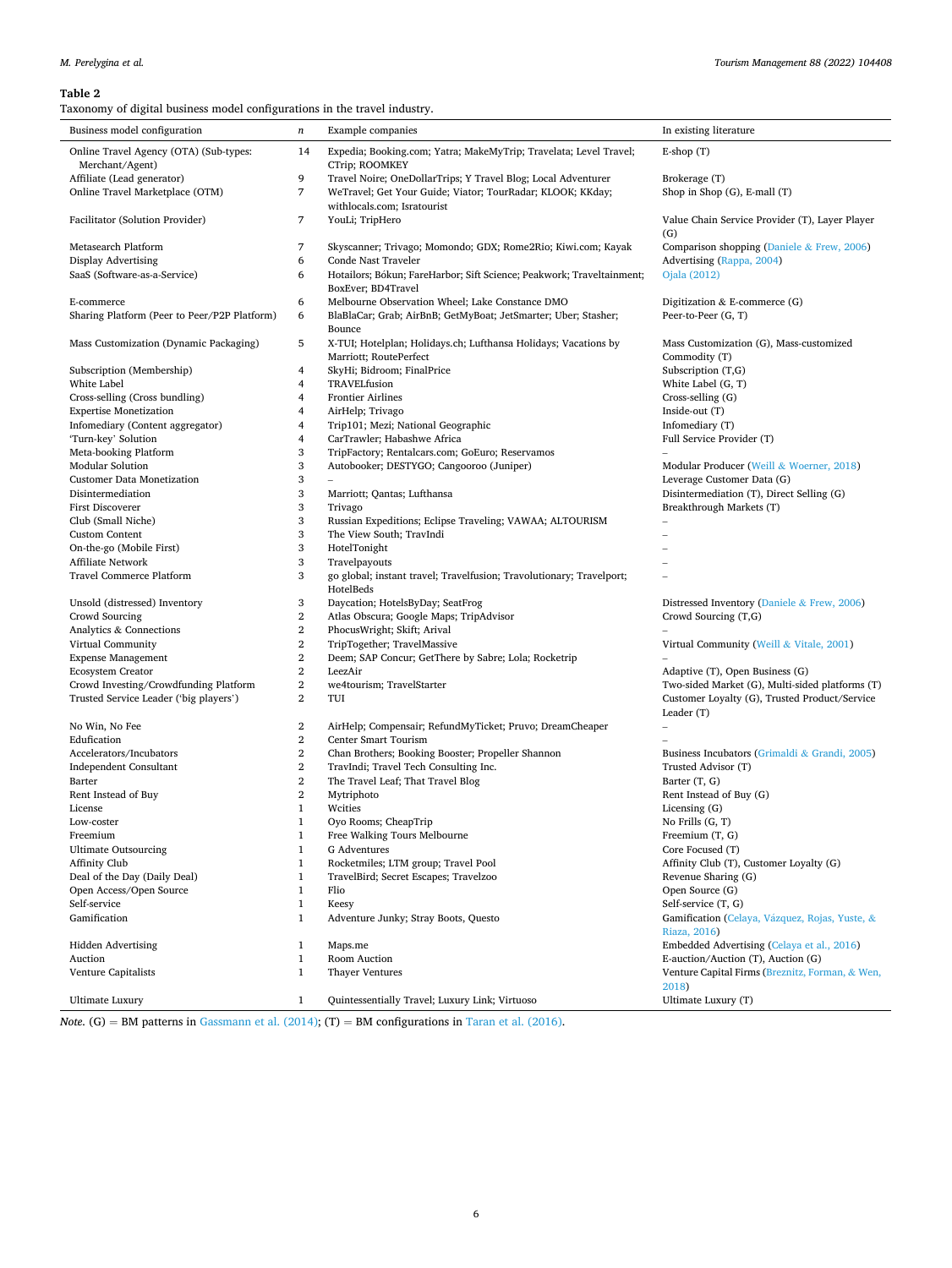*kind of online distribution' (P29)*. There are two sub-types of OTA BMs: Merchant and Agent, with the difference lying in the payment stream: under the Merchant model, the OTA takes online payments on the website; under the Agent model, the OTA takes payment at check-in and the hotel and OTA then share the revenue. An OTA may also combine these two sub-types. Well-known examples of OTAs are Expedia, Booking.com, Yatra, MakeMyTrip, Travelata and CTrip.

The list of digital BM configurations includes the BMs of pure tourism companies that provide mainly offline travel services and the BMs of companies that intersect with other industries. On the one hand, the BM configurations of E-commerce (e.g., Melbourne Observation Wheel and Lake Constance DMO) and Disintermediation (e.g., Qantas and Lufthansa airlines) involve the core travel services of offline experiences, accommodation and transportation. On the other hand, the SaaS BM configuration is linked to '*pure tech players' (P1).* Companies that operate under this BM offer software (e.g., FareHarbor), data storage and analysis (e.g., Boxever), fraud protection for payments (e.g., Sift Science) and other technological solutions for travel companies. An intersection was also found between the finance and tourism industries in the configurations of Accelerators-Incubators (e.g., Propeller Shannon) and Venture Capitalists (e.g., Thayer Ventures). These are not directly linked to travel services and tourists but are focused on travel companies. Crowdsourcing/Crowdinvesting platforms (e.g., we4tourism) support travel companies in obtaining funding from the general public. These companies operating at the intersection of finance and tourism are all engaged in helping travel companies start and grow. Although these companies are at the intersections of the industries and do not offer travel products, they are a critical part of the digital travel ecosystem (market).

Although a few configurations might look similar, they have been distinguished based on particular criteria. For example, the complexity of the digital travel ecosystem demands a large number of Facilitators (Solution Providers) and 'Turn-key' Solutions, which are apparently similar. Companies that operate under these BMs facilitate payments for and management of group tours (YouLi), localization (Habashwe Africa) and marketing across cultures (China Digital). The main difference between Facilitators (Solution Providers) and 'Turn-key' Solutions lies in the value configuration: facilitators offer a single solution whilst 'Turnkey' Solutions eliminate the need for whole units of in-house operations (marketing, finance or others). The Modular Solution configuration sits in between the 'Turn-key' Solution (or Full Service Provider) and Facilitator (Solution Provider) BMs. Travel companies will outsource certain functions to companies that offer Modular Solutions, with the solution implemented as a module: for example, Autobooker provides website modules with car rental solutions to other companies.

Digital BMs have various sources of profit-making. Even pure tourism players do not merely profit from selling travel services but also gain revenue from data (Customer Data Monetization), their knowledge in a certain narrow area (Expertise Monetization), advertising space (Display Advertising and Hidden Advertising) and their reputation as independent reliable experts (Independent Consultant). Apart from the production of travel services or tourism-related content, a number of digital BM configurations focus on the aggregation and/or comparison of the value propositions of other companies. Meta-search Platforms and Meta-booking Platforms aggregate the offers of various OTAs and compare prices across suppliers; Travel Commerce Platforms aggregate suppliers on one site; and Infomediaries (for example, travel magazines) collect content from various content-creators. Companies that operate under an Unsold (distressed) Inventory BM market and sell the unused inventory of other businesses, such as plane seats (SeatFrog) and accommodations (HotelsByDay, Daycation). In summary, digital travel companies are competing successfully with a range of innovative and creative BMs.

Several digital BMs are based on connecting various stakeholders. OTMs and Sharing (P2P) Platforms work as intermediaries to connect service providers and end users; Affiliate Networks organize effective

interactions between Affiliates (for example, travel bloggers), who generate leads (consumer interest, clicks on websites and further purchases), and OTAs, which pay commissions to the Affiliates for each booking. Companies that follow an Analytics and Connection BM, such as Skift, Phocuswright and Arival, have tourism professionals as customers. They organize events for tourism professionals, offer business research reports and provide news from the industry.

The findings indicate that digital travel companies are not limited to the application of a single BM configuration. They might combine and create multiple BMs even within one company: 'By the way, these can be used in combination, of course' (P31)*.* Some combinations have been tested over time and become typical: *'There are others that have kind of a mixed model where they can transact that they also can lead to other providers' (P32).* As a result, there is no restriction on the number of actual BMs that can be created and implemented in the digital travel industry.

### *4.2. Classification of digital BM configurations*

The revealed BM configurations in the travel industry were classified by the primary value driver. A primary value driver refers to a key part and the core strengths of each BM configuration. Following the 5-V framework by [Taran et al. \(2016\)](#page-11-0), the developed classification includes five groups: primarily driven by value proposition, value segment, value configuration, value network, or value capture. [Table 3](#page-7-0)  presents the classification.

Interviewers specified a primary value driver for each BM configuration separately. For BM configurations primarily driven by value proposition, participants of the study referred to such features of products/services as uniqueness, easy-to-use, transparency, customization, reliability, durability and others. The group of BMs primarily driven by value segment is mainly associated with customer loyalty, trust and communication. The drivers of BM configurations driven by value configuration mostly include intangible resources (for example, clients base), distribution features and techniques for cost reduction (for example, disintermediation). The key drivers of the group driven by value network are building partnerships and expanding networks. Each configuration in the group of value capture is driven by a specific revenue model.

In terms of numbers, the classification of 53 BM configurations in the travel industry includes:

- 24 BM configurations primarily driven by value proposition
- 5 BM configurations primarily driven by value segment
- 9 BM configurations primarily driven by value configuration
- 8 BM configurations primarily driven by value network
- 7 BM configurations primarily driven by value capture.

### **5. Discussion**

#### *5.1. Revealed digital BM configurations and previous literature*

The list of the digital BM configurations revealed in this study provided in [Table 2](#page-5-0) also includes references to the alternative names used for the same BM configurations in the literature. In many cases, these make reference to the BM Navigator of [Gassmann et al. \(2014\)](#page-11-0) and the 5-V classification list provided by [Taran et al. \(2016\)](#page-11-0). References to other literature are provided in cases with no analogues in either of these sources.

The names used for BM configurations in [Table 2](#page-5-0) sometimes differ from the names used for analogous BM configurations in the literature. Some configurations are given two names. The variety of names used for BM configurations reflects the usage of practitioners in the travel industry, some of whom use more specific names for particular models and others who use the name that is most common in the travel industry. It should be noted that references to previous studies have been chosen based on full compliance of the definitions with the descriptions by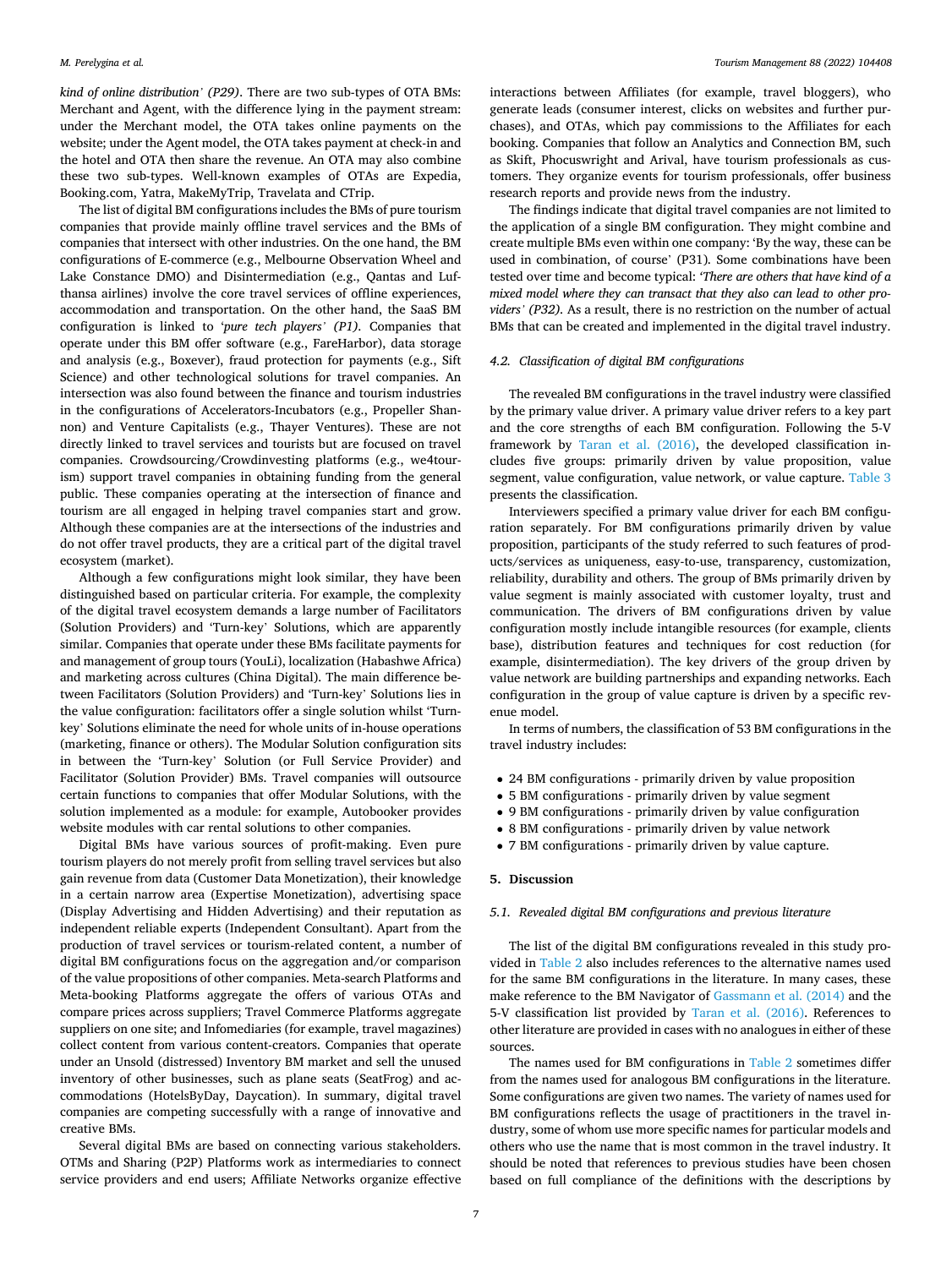#### <span id="page-7-0"></span>**Table 3**

Digital BM configurations in the travel industry grouped by primary value drivers.

| Primary value driver | Digital BM configurations                                                                                                                                                                                                                                                                                                                                                                                                                                                                                                                                                                       | Definition of value driver                                                                                                                                                                                                                                                                                                                                                                                                                         |
|----------------------|-------------------------------------------------------------------------------------------------------------------------------------------------------------------------------------------------------------------------------------------------------------------------------------------------------------------------------------------------------------------------------------------------------------------------------------------------------------------------------------------------------------------------------------------------------------------------------------------------|----------------------------------------------------------------------------------------------------------------------------------------------------------------------------------------------------------------------------------------------------------------------------------------------------------------------------------------------------------------------------------------------------------------------------------------------------|
| Value Proposition    | Affiliates<br><b>Custom Content</b><br>Cross-selling (Cross bundling)<br>Crowd Sourcing<br>Edufication<br><b>Expense Management</b><br><b>Expertise Monetization</b><br>Facilitator (Solution Provider)<br>Gamification<br>Independent Consultant<br>Infomediary (Content aggregator)<br>License<br>Low-coster<br>Mass Customization (Dynamic Packaging)<br>Meta-booking Platform<br>Metasearch Platform<br><b>Modular Solution</b><br>On-the-go (Mobile First)<br>Rent instead of Buy<br>SaaS<br><b>Sharing Platform</b><br>Travel Commerce Platform<br>Trusted Service Leader ("big players") | "a company's offering of products and<br>services that customers are willing to<br>pay for. It identifies the values that a company<br>brings to its customers, and the features<br>of this offering (e.g. high performance,<br>reliability, durability, design, availability<br>of a wide range of products and services,<br>customization, etc.) that are able to satisfy<br>its customers' needs" (Taran et al., 2016, p. 501).                 |
| Value Segment        | Turn-key Solution<br>Analytics & Connections<br>Club (Small Niche)<br>First Discoverer<br>Ultimate Luxury<br>Virtual Community                                                                                                                                                                                                                                                                                                                                                                                                                                                                  | "the customer segments a company aims<br>to serve. It also includes the actual<br>interactions or relationships established with these<br>customer segments, in terms of trust, loyalty,<br>lock-in, co-creation, personal assistance,                                                                                                                                                                                                             |
| Value Configuration  | <b>Customer Data Monetization</b><br>Disintermediation<br>E-commerce<br><b>OTM</b><br><b>OTA</b><br>Self-service<br><b>Ultimate Outsourcing</b><br>Unsold (distressed) inventory                                                                                                                                                                                                                                                                                                                                                                                                                | or self-service" (Taran et al., 2016, p. 501).<br>"the efficient mix of key resources (e.g. tangible,<br>financial, human, intellectual), key activities<br>(e.g. production, service delivery, logistics)<br>and distribution channels needed to create<br>and deliver the Value Proposition to the<br>selected Value Segment in a cost effective manner ,<br>and the cost structure needed to make the BM work"<br>(Taran et al., 2016, p. 501). |
| Value Network        | White Label<br>Accelerators/Incubators<br><b>Affiliate Network</b><br>Affinity Club<br>Crowd investing/crowdfunding platform<br>Deal of the Day (Daily Deal)<br>Ecosystem Creator<br>Open Access/Open Source<br>Venture Capitalists                                                                                                                                                                                                                                                                                                                                                             | "identifies the network of partners who engage<br>in different kinds of cooperation with a<br>company, with the goal of achieving economies<br>of scale, risk reduction and/or tapping into new<br>knowledge or resources" (Taran et al., 2016, p. 501).                                                                                                                                                                                           |
| Value Capture        | Auction<br>Barter<br>Display Advertising<br>Freemium<br><b>Hidden Advertising</b><br>No win, no fee<br>Subscription (Membership)                                                                                                                                                                                                                                                                                                                                                                                                                                                                | "describes how, and how much, the customers<br>pay for the delivered products/services<br>offered" (Taran et al., 2016, p. 501).                                                                                                                                                                                                                                                                                                                   |

interviewees. These definitions in the references may differ from other sources as well as from everyday use of the associated names of the BM configurations.

Most of the listed digital travel industry BM configurations have been described in the general stream of BM literature. [Gassmann et al. \(2014\)](#page-11-0)  and [Taran et al. \(2016\)](#page-11-0) have already presented a number of these BM configurations, including Sharing Platform, Freemium, White Label and Mass Customization. There were, however, a number of BM configurations identified that have been presented in specialized literature but not listed in the BM Navigator or 5-V framework. For instance, the SaaS BM has been previously investigated by [Ojala \(2012\)](#page-11-0), and the Gamification BM was described by [Celaya et al. \(2016\)](#page-10-0). Furthermore, a few identified BM configurations have been introduced only in the tourism literature: for example, Distressed Inventory and Metasearch Platforms

(Comparison Shopping) were both presented as travel intermediaries by [Daniele and Frew \(2006\).](#page-10-0) Another group of the BM configurations identified in this study have not been described in the literature, either in the general stream of BM literature or in tourism studies.

The findings of this study correspond with the results of recent studies on the digital travel industry. Thus, the list of identified BM configurations includes different types of platforms, aggregators and other multi-sided models. These results are also supported by [Reinhold](#page-11-0)  [et al. \(2020\)](#page-11-0). The highest frequency of references to the OTA configurations around the interviewees corresponds with the strong position of OTAs in the market [\(Mitas et al., 2015\)](#page-11-0). The existing body of literature about OTAs is also substantial and includes investigations of differences between merchant model and agent model, details of their revenue models and value proposition, and other topics (i.e. [Liao, Ye,](#page-11-0) & Wu,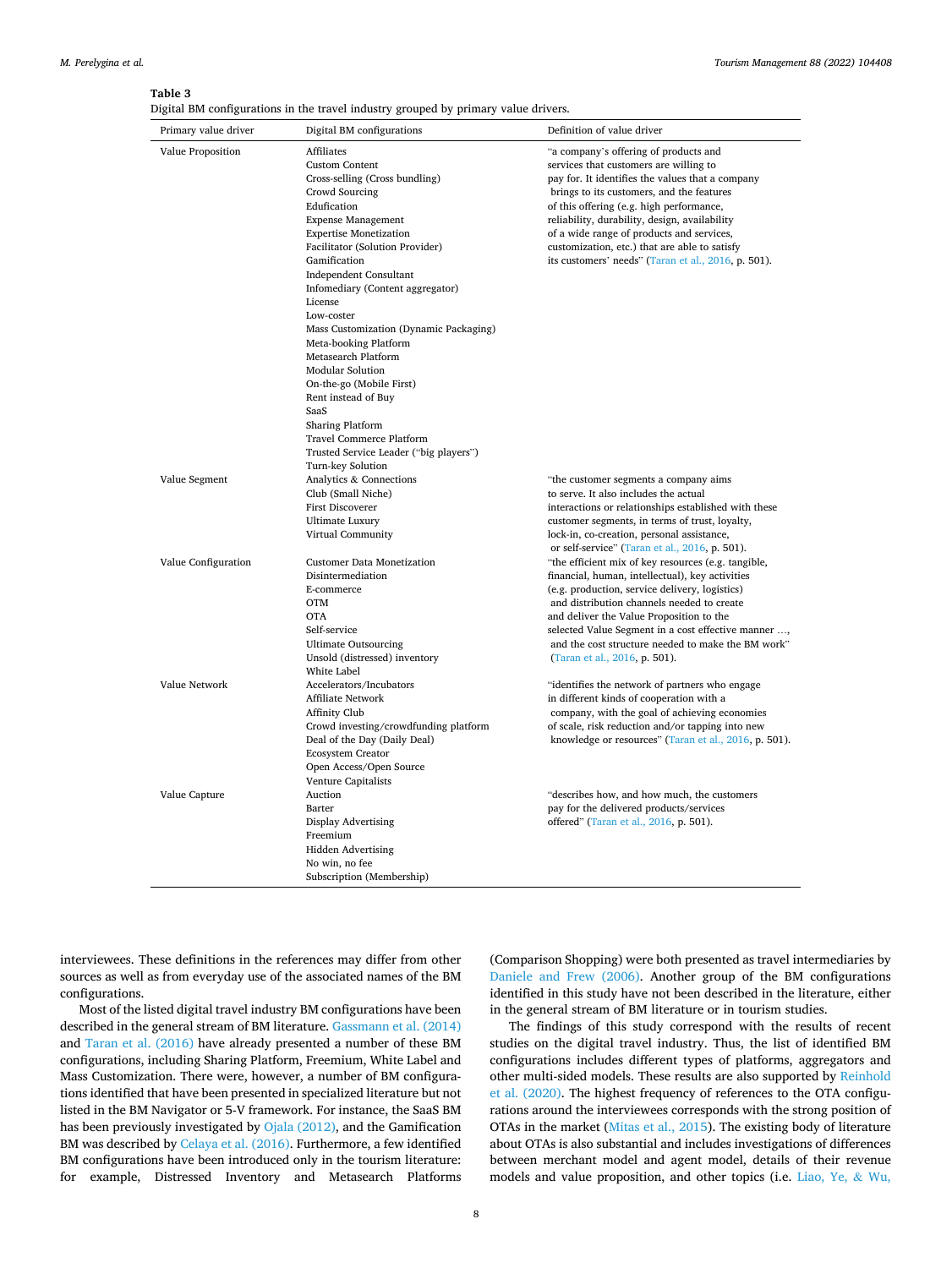# [2019;](#page-11-0) [Zhang, Denizci Guillet](#page-12-0) & Kucukusta, 2015; [Toh, Raven,](#page-11-0) & DeKay, [2011\)](#page-11-0).

The list of digital BMs overlaps with the findings of previous studies in the tourism field. Three of the five configurations listed by [Henne](#page-11-0)  [\(2014\)](#page-11-0) were supported by the study findings, and the remaining two BMs in Henne's typology are traditional BMs that were not in the digital scope of this study. All four models of tourism enterprises enabled by ICTs provided by [Schmidt et al. \(2017\)](#page-11-0) were reflected in the findings of this study, in essence if not in name. For example, [Schmidt et al. \(2017\)](#page-11-0)  identified the Ecosystem Driver BM, whilst their Supplies type equates to the E-commerce BM configuration. The findings also support five of the eight BM patterns in [Kreinberger et al. \(2014\):](#page-11-0) Freemium, White Labeling, Crowdfunding, Advertising and Customization. Furthermore, all five configurations presented in [Daniele and Frew \(2006\)](#page-10-0) were found in our study. At the same time, the number of BM configurations in the travel industry revealed in this study differs significantly from that in previous studies. Whilst previous studies in the tourism field included between four and eight BMs, this study identified 53 BM configurations.

In summary, the findings of this study are a list of digital BM configurations found in the travel industry. To a large extent, the list of revealed digital BM configurations incorporates the BM configurations explored in earlier tourism literature. Most BM configurations that have been identified in previous research are reflected in the study findings. The following section presents the exceptions and describes the novel digital BM configurations identified in this study.

## *5.2. Novel BM configurations*

In addition to the BM configurations noted in the previous literature, this study revealed 10 novel digital BM configurations. Based on the data collected from interviews, the names and descriptions of these configurations are provided below, along with examples of companies that operate under them.

- 1. *Meta-booking Platform.* This BM has grown on the basis of the Metasearch Platform configuration. Like Metasearch Platforms, Meta-booking Platforms help consumers to search for the cheapest price for the same products or services. Both BMs involve comparing across the databases of various suppliers to show a range of possible options in one place. However, in contrast to a Metasearch Platform, a Meta-booking Platform owns the full cycle of a travel consumer's purchasing experience, without redirecting users to a third-party website. For example, the Meta-booking Platforms Omio (formerly GoEuro) and Reservamos offer and sell tickets from multiple transportation suppliers.
- 2. *Club (small niche).* The Club companies focus on a very narrow segment or set of products. New digital ICTs allow people in different corners of the world to find each other based on shared narrow interests. Thus, Eclipse Traveling organizes tours specifically to observe eclipses. The main drivers of this configuration are the interests of customers in a certain type of tourism and their loyalty to the 'club'. This BM configuration should be distinguished from the Membership configuration: Membership implies a subscription and regular payments, whereas under the club, BM customers pay per purchase. In this case, therefore, a consumer's affiliation to a 'club' has more of an emotional and psychological meaning.
- 3. *Custom Content.* This BM configuration has been created in response to the growing need for digital content. These companies offer exclusive digital content (text, photo, video, AR and VR solutions, etc.): for example, The View South produces tailormade films for travel companies.
- 4. *On-the-go (Mobile First).* Companies that operate under this configuration make their offerings available only in a certain digital channel, usually through a mobile application. This

approach provides an opportunity to enter the market faster than competitors. Other potential benefits of this BM are real-time updates, dynamic pricing and constant connection with travellers. Constant access to customers' locations also provides good opportunities for personalization. HotelTonight is therefore an example of the application of the On-the-go BM.

- 5. *Affiliate Network.* Companies that operate with this BM aim to organize effective communication and collaboration between Affiliates (Lead Generators), such as travel bloggers and key opinion leaders, and suppliers. Suppliers pay commissions to Affiliate Networks and Affiliates*.* This BM may also be interpreted as a particular case of the Two-Sided Market [\(Gassmann et al.,](#page-11-0)  [2014](#page-11-0)) or of Multi-sided Platforms [\(Taran et al., 2016](#page-11-0)) because it involves various companies. One of the most well-known Affiliate Networks in the travel market is Travelpayouts.
- 6. *Travel Commerce Platform.* This is another particular case of the Two-Sided Market ([Gassmann et al., 2014\)](#page-11-0) or Multi-sided Platform [\(Taran et al., 2016](#page-11-0)). Travel Commerce Platforms, such as Travelport, connect several stakeholders, generally by aggregating various suppliers and their offers into a single search engine. Working with a Travel Commerce Platform, travel distributors and OTAs need only sign one contract instead of many. Travel Commerce Platforms aggregate a large number of offers, so their customers have no need to compare offers across suppliers.
- 7. *Analytics & Connections.* Companies with this BM configuration in the travel industry earn money through various channels, by reporting news, selling research and organizing events for professionals in the industry. They work within the travel industry, although their work is connected with travel services only indirectly. Among others, Phocuswright, Arival and Skift apply the Analytics & Connections BM configuration.
- 8. *Expense Management.* This BM configuration has grown out of the business travel market. Companies with this BM configuration motivate business travellers to spend less, so that their employers can reduce business travel budgets. Well-known companies that apply this BM configuration are Deem and Rocketrip.
- 9. *No Win, No Fee.* Companies that operate under thus configuration earn revenue only when their customers win or benefit from their services. This BM configuration has roots in legal agencies. After a customer request, these companies work to obtain money to which the customer is entitled. If they succeed in having the money granted to the customer, they receive a commission. Air-Help and Compensair are famous for operating with this BM configuration. The main driver of this BM is the value capture revenue model. Companies receive a commission or a flat fee only from winning cases; customers lose nothing if the case is not resolved in their favour. This BM has recently been expanded by the emergence of rebooking services that try to rebook tickets or accommodation for a cheaper price. Customers pay a commission from their rebooking cost savings, but only when the price for tickets or accommodation is reduced.
- 10. *Edufication.* This name was created via analogy with the Gamification BM. Edufication travel companies aim not only to offer a particular value proposition but also to educate their customers. For instance, travel companies educate customers on sustainable behaviour (Center Smart Tourism) or legal literacy (AirHelp).

These ten BM configurations have not been presented in the academic literature. They feature in neither the general BM literature nor in that on tourism studies. [Oliveira and Martins \(2010\)](#page-11-0) noted that BM configurations tend to be adopted across industries, so it is to be expected that these new digital BM configurations can already be found in other industries or will be adopted in the near future.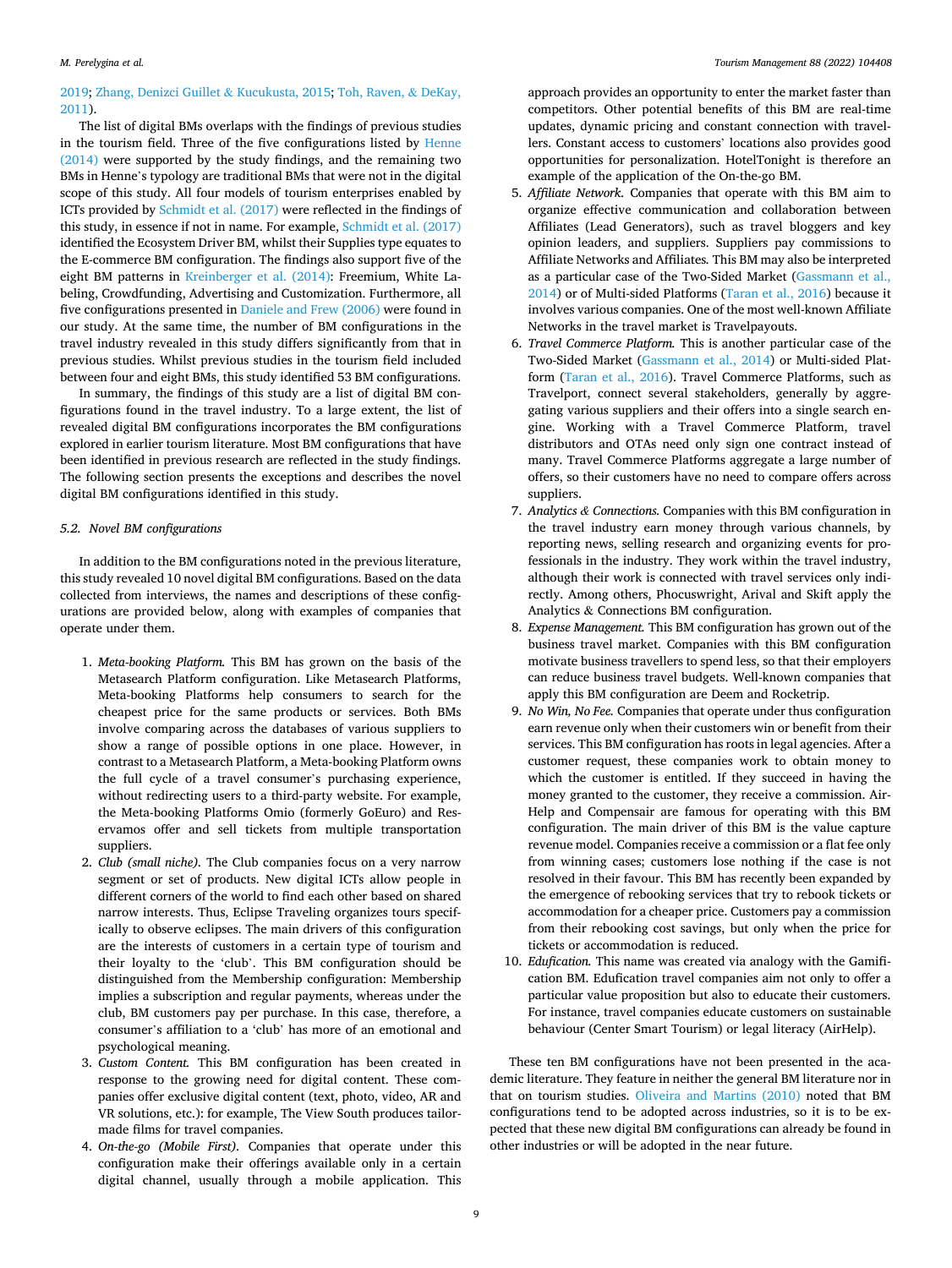#### *5.3. Taxonomy evaluation*

The developed taxonomy of digital business model configurations in the travel industry [\(Table 2](#page-5-0)) requires evaluation of quality regarding taxonomical modelling. The evaluation follows the adopted approach of the combination of taxonomy evaluation criteria by [Nickerson et al.](#page-11-0)  [\(2013\)](#page-11-0) and [Szopinski et al. \(2020\).](#page-11-0) It includes seven criteria: usefulness, comprehensiveness, applicability, robustness, conciseness, extensibility, and explanatory power. The evaluation was conducted after the end of data analysis and taxonomy development. This section presents the evaluation by each criterion.

For the first and the fourth criteria, usefulness and robustness, longterm view and reevaluation of a taxonomy's application over time are essential [\(Szopinski et al., 2020\)](#page-11-0). After use and feedback, future works and publications should fully evaluate the taxonomy's usefulness and robustness. At the same time, usefulness from the short-term perspective might be estimated by compliance with the goals and objectives of the taxonomy development ([Szopinski et al., 2020\)](#page-11-0). Since the initial objective was identification and classification of digital BM configurations in the travel industry, the developed taxonomy satisfies this criterion as being applicable for researchers and practitioners.

In terms of the second criterion, the proposed taxonomy is comprehensive to classify all revealed BM configurations; no BM configurations fall out of the classification. At the same time, new digital BMs configurations are growing extensively driven by rapid digitalization of the industry. New entities are likely to be added to the taxonomy soon. In this case, this specific does not affect taxonomy's comprehensiveness because incorporation of new species or models over time is an inherent quality of any taxonomy [\(Lambert, 2006\)](#page-11-0). Moreover, the possibility for future inclusions of new entities says about good extendibility of the taxonomy (sixth criterion).

Regarding other criteria, the taxonomy demonstrates strong applicability providing examples of existing real-world companies for each BM configuration. Since the taxonomy applies a parsimonious number of dimensions, it could be evaluated as concise. Moreover, extra dimensions may be added to the taxonomy as it shows the proposed classification of digital BM configurations in the travel industry by primary value drivers. Future discussions may rise regarding the explanatory power (seventh criterion) of the developed taxonomy. Although this study provides the theoretical foundation for the BM taxonomy, clear distinctions between configurations may be hampered by various reasons. For example, the same BM configuration may be implemented in different ways. Thus, *SaaS* may include a broad range of services and products implemented with various revenue models, although the BM is the same across companies. Further complications may be caused by combinations of a few BMs within one company. These specifics of BM taxonomies are described in previous literature and considered natural due to specifics of taxonomies in the management field [\(Baden-Fuller](#page-10-0)  $\&$ [Morgan, 2010](#page-10-0)).

#### *5.4. Value drivers of digital BM configurations*

The proposed classification of digital BM configurations by the primary value driver [\(Table 3](#page-7-0)) shows the variety of value drivers in the digital travel ecosystem. These findings correspond with the results by [Reinhold et al. \(2020\):](#page-11-0) BMs in the current digital travel ecosystem combine different variants of value creation activities and diverse revenue streams. At the same time, there is a relative predominance of the BM configurations driven by value proposition among five groups. Value proposition is a primary driver for almost half of the identified BM configurations. In general, this predominance of BM configurations driven by value proposition in the developed classification corresponds to the adopted 5-V framework [\(Taran et al., 2016\)](#page-11-0) even although a significant part of the identified digital BMs in the travel industry is without parallel in this framework.

All primary value drivers of the revealed BM configurations match

the primary value drivers in the original classification by [Taran et al.](#page-11-0)  [\(2016\)](#page-11-0) with a single exclusion. The Barter BM configuration in the 5-V framework is linked to value network while findings of this study link Barter to value capture. Both participants who have described this BM stated that it is primarily driven by the revenue model, i.e. value capture. At the same time, it should be noted that the comparison of the findings of this study and the classification by [Taran et al. \(2016\)](#page-11-0) is fair only in cases when the revealed BM configurations have analogues in the original classification.

Elements of BMs might be similar across multiple configurations, however only being a core element of a BM configuration make it a primary value driver. For example, educational components or gamifications element might be founded in different travel businesses with different BM configurations. However, these components will define the BM configurations (Edufication and Gamification respectively) only if they are primary value drivers. Another example is the revenue model (value capture). The same revenue model (for example, advertising) might be just one of the components of a BM or the primary value driver. Thus, Advertising BM configuration is built around this revenue stream.

# **6. Conclusions**

Under the impact of digitalization, a range of new BMs based on new technologies is developing in today's global travel industry. This study investigated the digital BM configurations in the travel industry. The data analysis was conducted in two ways: inductive (data-driven) and deductive (theory-driven). 53 digital BM configurations were identified in the travel industry and compared to those introduced in the literature. Ten BM configurations were found to be absent from the literature and are therefore described in detail. The classification of digital BM configurations includes 5 groups distinguished by primary value drivers. This study offers both theoretical and practical contributions.

The main significance of this study is its detailed examination of the digital travel business from the perspective of BMs. First, this study aims to make a shift in the theorization of the BMs in the travel industry. Digital technologies create a huge range of opportunities for travel companies to build an innovative BM: to create a value proposition, build a network, approach a customer segment, develop and distribute products and services and make profit. Digital travel companies apply BMs from other industries and build completely new BMs. Previous studies have had a fragmented character and tended to oversimplify the diversity of players in the digital travel ecosystem. The proposed taxonomy and classification of aim to frame digital BM configurations and support establishing common understandings among scholars in the tourism field. The list of digital BM configurations in the travel industry provided here can form a basis for future studies and further theory generation. When discussing players in the digital travel ecosystem, scholars might refer to this practicable and feasible framework. The use of the taxonomy and the classification of digital BMs in the travel industry makes the digital travel ecosystem more tangible. Moreover, the real-world examples given for the various configurations allows for a comprehensive understanding of 'who is who' in the current travel ecosystem. Furthermore, the application of the findings of this study is not limited to a single region or country due to its international approach.

Second, the study contributes to the understanding of the architecture of BM configurations in the travel industry. While the common approach interprets a BM as a sum of blocks (elements), the applied 5-V framework ([Taran et al., 2016](#page-11-0)) allowed revealing a primary value driver of each identified BM configuration. The value driver approach helped to prioritise elements that 'drive' each BM configuration, and, as the result, to explore the architecture of value creation.

Third, the study integrates the digital travel industry into the field of BM research. With digital BMs recognized as one of the key issues of the modern digital economy, the literature in the BM field has grown. However, the travel industry was excluded from this general increase in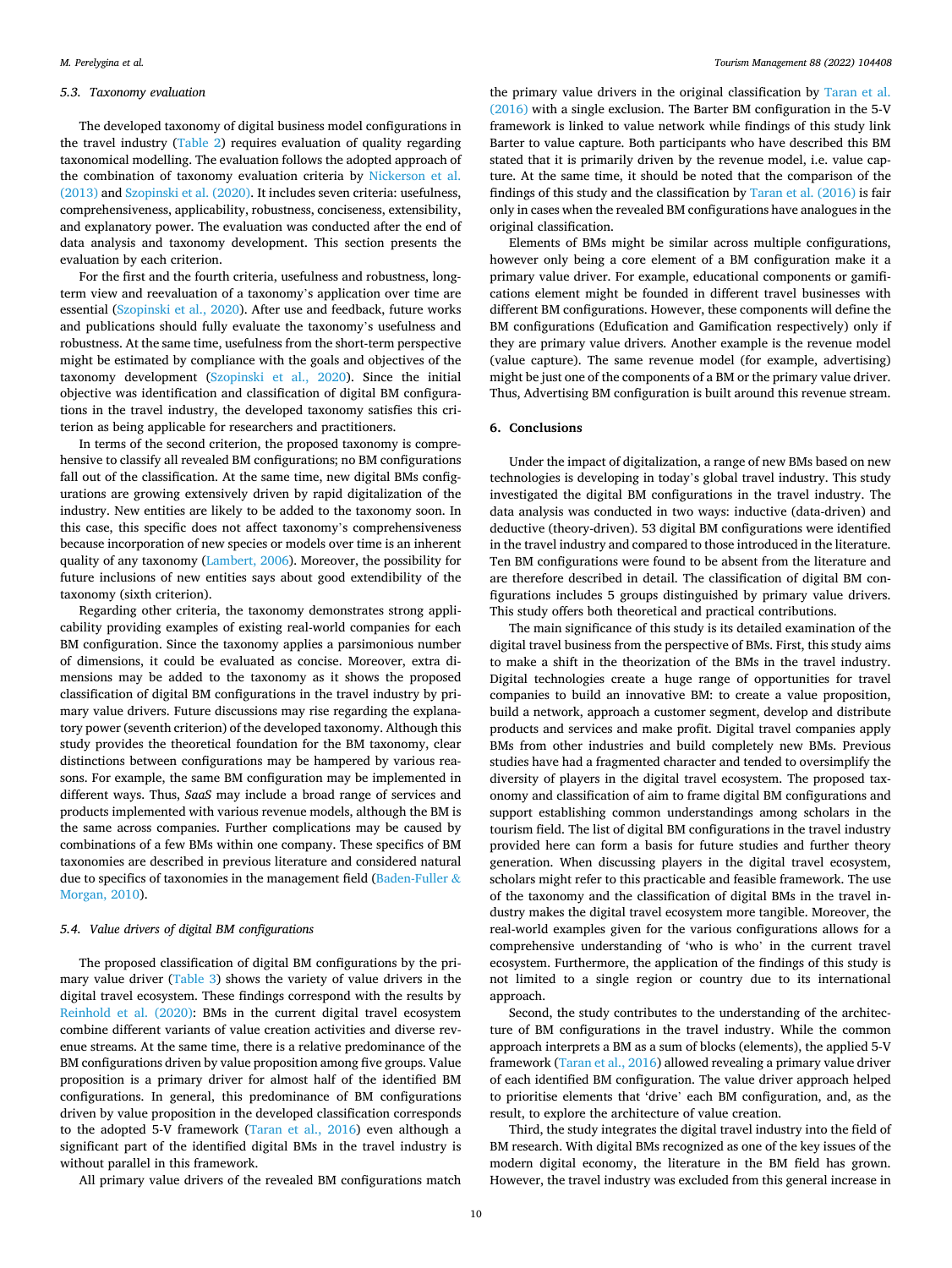<span id="page-10-0"></span>attention. The identification of digital BMs in the industry provides a bridge between tourism research and BM studies.

This study also contributes to the BM field through its exploration of novel BM configurations. The results include 10 newly explored digital BM configurations that had not been previously presented in the tourism or BM literature. The description of these novel BM configurations enlarges the already great variety of BM configurations described in the literature. Although they have been identified in the travel industry, these new BM configurations are likely to appear in other industries. Therefore, the study contributes to the general BM literature by augmenting the variety of BM configurations.

For practitioners, the systematic and comprehensive list of digital BM configurations in the travel industry and their classification by primary value drivers provided here is of great value. As a comprehensive tool, the list of digital BMs might be useful for traditional travel companies beginning their digital transformation and for digital players in the travel industry. The compiled taxonomy of BM configurations can be used by managers to evaluate the current operations of their company and its competitors. For instance, the managers of a travel company might wish to analyse the effectiveness and competitiveness of a current BM when they seek to use existing digital opportunities for value creation. Meanwhile, travel start-ups looking for new business ideas could use the classification of digital BM configurations to identify possible but underused opportunities to develop new digital travel businesses. The compiled list of BM configurations is also created for managers to draw inspiration from for BM design and innovation.

#### **7. Limitations and future directions**

Given the limitations of the exploratory approach, this study lacks the statistical generalization of quantitative studies. The investigation aimed to develop a model rather than to prove it. The applied pragmatic grounded theory approach has great advantages for model creation and hypothesis development, but quantitative methods are recommended for future research in this field. Another significant limitation is caused by the rapid changes occurring in BMs around the travel ecosystem. This study gives a snapshot of the digital travel industry at the moment of data collection. However, digital travel is one of the most rapidly developing industries. Given that the building of an innovative BM is one of the key components of competitiveness in the digital era, new digital BMs will continue to appear in the travel industry. Therefore, the list of digital BMs in the travel industry derived in this study is highly likely to be supplemented rapidly by new innovative BMs. The developed taxonomy of digital business model configurations in the travel industry has limited explanatory power and robustness due to the specifics of taxonomy development in the BM field. Also, future evaluations are required to explore the usefulness of the proposed taxonomy because this quality implies analysis of the application of a taxonomy over time.

A number of research directions deserve the further consideration of scholars. First, cases of multiple BMs within one company require further investigation. Combinations of two, three or more BMs within a single company require analysis from different perspectives. Second, researchers might pay attention to the key factors of successful BM configurations in the travel industry. Certain BM configurations have proven to be more popular and sustainable than others. BM innovation processes and stakeholders' attitudes to BM configurations are promising topics in this regard. Third, future studies might investigate connections between BM configurations and revenue model configurations. For instance, digital BM configurations in the travel industry tend to have typical revenue models. Four, the connection between BM configurations and their value drivers is another promising topic. Especially, future works might be interested in investigating why and how a primary value driver works as a source of value for a BM configuration.

#### **Impact statement**

This study is one of the first attempts to contribute to the digital business models (BMs) research in the tourism field. The findings of the study potentially would make a shift in the understanding of the great variety of BM configurations grown in the industry due to the digital transformation. Also, the study contributes to classifying BM configurations in the travel industry by revealing primary value drivers. In addition, this study supports the development of industry-education synergy and provides a bridge between tourism research and BM studies.

Moreover, the recent pandemic is forcing travel companies to instant digital transformation. The competitiveness of travel services will further increase in the post-pandemic era. Scholars and practitioners predict that the most digitally advanced tourism places will get the leading positions after reopening. In these conditions, the knowledge about digital business model configurations in the travel industry becomes of critical importance for both academics and practitioners.

#### **Author contributions**

**Mariia Perelygina:** Conceptualization, Methodology, Investigation, Writing - Original Draft, **Deniz Kucukusta:** Supervision, Validation, Writing - Review & Editing, **Rob Law:** Supervision.

#### **Declaration of competing interest**

None.

#### **References**

- [Amit, R., & Zott, C. \(2001\). Value creation in e-business.](http://refhub.elsevier.com/S0261-5177(21)00127-8/sref1) *Strategic Management Journal, 22*  (6–[7\), 493](http://refhub.elsevier.com/S0261-5177(21)00127-8/sref1)–520.
- [Aranha, E. A., Garcia, N. A. P., da Silva, G. N., & Santos, P. \(2017\). Open innovation and](http://refhub.elsevier.com/S0261-5177(21)00127-8/sref2)  [business model in Brazilian small business.](http://refhub.elsevier.com/S0261-5177(21)00127-8/sref2) *International Journal of Business [Management and Economic Research \(IJBMER\), 8](http://refhub.elsevier.com/S0261-5177(21)00127-8/sref2)*(5), 1008–1015.
- [Baden-Fuller, C., & Mangematin, V. \(2013\). Business models: A challenging agenda.](http://refhub.elsevier.com/S0261-5177(21)00127-8/sref3) *[Strategic Organization, 11](http://refhub.elsevier.com/S0261-5177(21)00127-8/sref3)*(4), 418–427.
- [Baden-Fuller, C., & Morgan, M. S. \(2010\). Business models as models.](http://refhub.elsevier.com/S0261-5177(21)00127-8/sref4) *Long Range [Planning, 43](http://refhub.elsevier.com/S0261-5177(21)00127-8/sref4)*(2–3), 156–171.
- [Berman, S. J. \(2012\). Digital transformation: Opportunities to create new business](http://refhub.elsevier.com/S0261-5177(21)00127-8/sref5)  models. *Strategy & [Leadership, 40](http://refhub.elsevier.com/S0261-5177(21)00127-8/sref5)*(2), 16–24.
- [Breznitz, D., Forman, C., & Wen, W. \(2018\). The role of venture capital in the formation](http://refhub.elsevier.com/S0261-5177(21)00127-8/sref6)  [of a new technological ecosystem: Evidence from the cloud.](http://refhub.elsevier.com/S0261-5177(21)00127-8/sref6) *MIS Quarterly, 42*(4).
- [Buhalis, D., & Law, R. \(2008\). Progress in information technology and tourism](http://refhub.elsevier.com/S0261-5177(21)00127-8/sref7) [management: 20 years on and 10 years after the internet](http://refhub.elsevier.com/S0261-5177(21)00127-8/sref7)—the state of eTourism research. *[Tourism Management, 29](http://refhub.elsevier.com/S0261-5177(21)00127-8/sref7)*(4), 609–623.
- Celaya, J., Vázquez, J. A., Rojas, M. J., Yuste, E., & Riaza, M. (2016). *How the new business models in the digital age have evolved*. Dosdoce. Retrieved from [http://blogconlicencia.](http://blogconlicencia.com/wp-content/uploads/2015/04/New-Business-Models.pdf)  [com/wp-content/uploads/2015/04/New-Business-Models.pdf](http://blogconlicencia.com/wp-content/uploads/2015/04/New-Business-Models.pdf).
- [Chesbrough, H., & Rosenbloom, R. S. \(2002\). The role of the business model in capturing](http://refhub.elsevier.com/S0261-5177(21)00127-8/sref9)  [value from innovation: Evidence from xerox corporation](http://refhub.elsevier.com/S0261-5177(21)00127-8/sref9)'s technology spin-off companies. *[Industrial and Corporate Change, 11](http://refhub.elsevier.com/S0261-5177(21)00127-8/sref9)*(3), 529–555.
- [Corbin, J., & Strauss, A. \(2008\). Basics of qualitative research.](http://refhub.elsevier.com/S0261-5177(21)00127-8/sref10) *Procedures and techniques for developing grounded theory* [\(3rd ed.\). Thousand Oaks, CA: Sage.](http://refhub.elsevier.com/S0261-5177(21)00127-8/sref10)
- [Dahlman, C. \(2007\). Technology, globalization, and international competitiveness:](http://refhub.elsevier.com/S0261-5177(21)00127-8/sref11) [Challenges for developing countries. In D. O](http://refhub.elsevier.com/S0261-5177(21)00127-8/sref11)'Connor, & M. Kjollerstrom (Eds.), *[Industrial development for the 21st century](http://refhub.elsevier.com/S0261-5177(21)00127-8/sref11)* (pp. 28–83). New York: United Nations.
- [Daniele, R., & Frew, A. J. \(2006\). Business models for travel eMediaries: Examining and](http://refhub.elsevier.com/S0261-5177(21)00127-8/sref12)  applying theoretical frameworks. *[Information Technology in Hospitality, 4](http://refhub.elsevier.com/S0261-5177(21)00127-8/sref12)*(2–3), 71–[82](http://refhub.elsevier.com/S0261-5177(21)00127-8/sref12).
- [DaSilva, C. M., & Trkman, P. \(2014\). Business model: What it is and what it is not.](http://refhub.elsevier.com/S0261-5177(21)00127-8/sref13) *Long [Range Planning, 47](http://refhub.elsevier.com/S0261-5177(21)00127-8/sref13)*(6), 379–389.
- [Diaconu, L. \(2012\). The evolution of the European low-cost airlines](http://refhub.elsevier.com/S0261-5177(21)00127-8/sref14)' business models. Ryanair case study. *[Procedia-Social and Behavioral Sciences, 62](http://refhub.elsevier.com/S0261-5177(21)00127-8/sref14)*, 342–346.
- [Dingwall, R., Murphy, E., Watson, P., Greatbatch, D., & Parker, S. \(1998\). Catching](http://refhub.elsevier.com/S0261-5177(21)00127-8/sref15)  [goldfish: Quality in qualitative research.](http://refhub.elsevier.com/S0261-5177(21)00127-8/sref15) *Journal of Health Services Research and [Policy, 3](http://refhub.elsevier.com/S0261-5177(21)00127-8/sref15)*(3), 167–172.
- Drisko, J. W., & Maschi, T. (2015). *Content analysis*[. New York: Oxford University Press.](http://refhub.elsevier.com/S0261-5177(21)00127-8/sref16) Fjeldstad, Ø[. D., & Snow, C. C. \(2018\). Business models and organization design.](http://refhub.elsevier.com/S0261-5177(21)00127-8/sref17) *Long [Range Planning, 51](http://refhub.elsevier.com/S0261-5177(21)00127-8/sref17)*(1), 32–39.
- [Fleisch, E., Weinberger, M., & Wortmann, F. \(2014\).](http://refhub.elsevier.com/S0261-5177(21)00127-8/sref18) *Business models and the internet of*  things [\[White paper\]. St. Gallen: Bosch Internet of Things](http://refhub.elsevier.com/S0261-5177(21)00127-8/sref18) & Services Lab, Universität [St. Gallen](http://refhub.elsevier.com/S0261-5177(21)00127-8/sref18).
- [Fleisch, E., Weinberger, M., & Wortmann, F. \(2015\). Business models and the internet of](http://refhub.elsevier.com/S0261-5177(21)00127-8/sref19)  things. In P. Z. Ivana, P. Krešimir, & S. Martin (Eds.), *Interoperability and open-source [solutions for the Internet of things](http://refhub.elsevier.com/S0261-5177(21)00127-8/sref19)* (pp. 6–10). Berlin: Springer.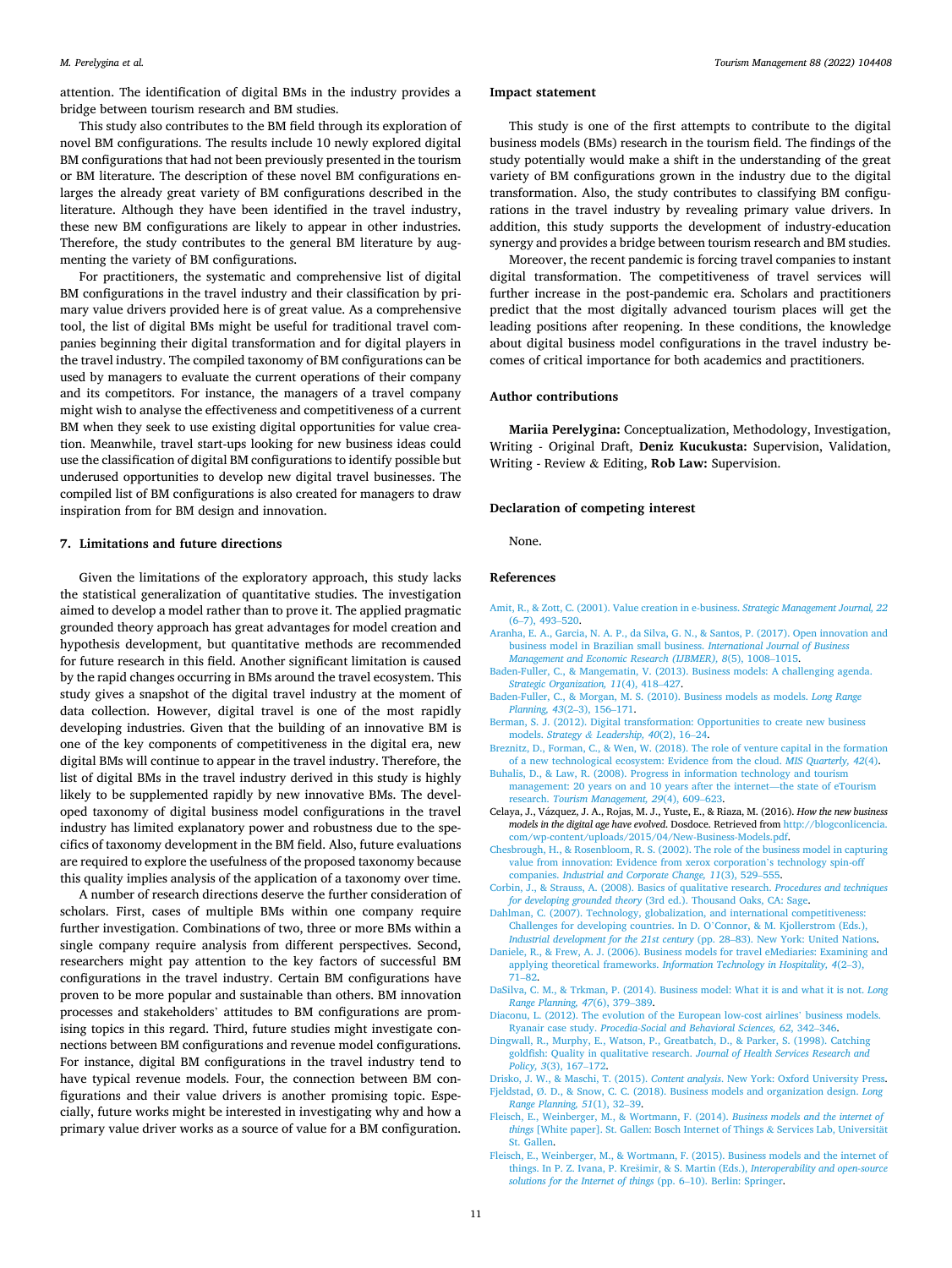#### <span id="page-11-0"></span>*M. Perelygina et al.*

[Flick, U. \(2004\). Triangulation in qualitative research. In U. Flick, E. von Kardorff, &](http://refhub.elsevier.com/S0261-5177(21)00127-8/sref20)  I. Steinke (Eds.), *[A companion to qualitative research](http://refhub.elsevier.com/S0261-5177(21)00127-8/sref20)* (pp. 178–183). London: Sage.

[Frank, L. \(2011\). Business models for airports in a competitive environment. One sky,](http://refhub.elsevier.com/S0261-5177(21)00127-8/sref21) different stories. *[Research in Transportation Business](http://refhub.elsevier.com/S0261-5177(21)00127-8/sref21) & Management, 1*(1), 25–35. [Freytag, P. V., & Hjalager, A. M. \(2021\). The coextension of food and tourism business](http://refhub.elsevier.com/S0261-5177(21)00127-8/sref22) 

- models. *[Journal of Gastronomy and Tourism, 5](http://refhub.elsevier.com/S0261-5177(21)00127-8/sref22)*(3), 163–175.
- [Gassmann, O., Frankenberger, K., & Csik, M. \(2014\).](http://refhub.elsevier.com/S0261-5177(21)00127-8/sref23) *The business model navigator: 55 [models that will revolutionise your business](http://refhub.elsevier.com/S0261-5177(21)00127-8/sref23)*. Harlow: Pearson.
- [George, G., & Bock, A. J. \(2011\). The business model in practice and its implications for](http://refhub.elsevier.com/S0261-5177(21)00127-8/sref24)  entrepreneurship research. *[Entrepreneurship: Theory and Practice, 35](http://refhub.elsevier.com/S0261-5177(21)00127-8/sref24)*(1), 83–111.
- [Ghaziani, A., & Ventresca, M. J. \(2005\). Keywords and cultural change: Frame analysis of](http://refhub.elsevier.com/S0261-5177(21)00127-8/sref25)  [business model public talk, 1975](http://refhub.elsevier.com/S0261-5177(21)00127-8/sref25)–2000. *Sociological Forum, 20*(4), 523–559.
- Glaser, B., & Strauss, A. (1967). *[The discovery of grounded theory: Strategies for qualitative](http://refhub.elsevier.com/S0261-5177(21)00127-8/sref27)  inquiry*[. Chicago: Alden.](http://refhub.elsevier.com/S0261-5177(21)00127-8/sref27)
- [Grimaldi, R., & Grandi, A. \(2005\). Business incubators and new venture creation: An](http://refhub.elsevier.com/S0261-5177(21)00127-8/sref28)  [assessment of incubating models.](http://refhub.elsevier.com/S0261-5177(21)00127-8/sref28) *Technovation, 25*(2), 111–121.

[Healey, M. J., & Rawlinson, M. B. \(1994\). Interviewing techniques in business and](http://refhub.elsevier.com/S0261-5177(21)00127-8/sref29)  [management research. In V. J. Wass, & P. E. Wells \(Eds.\),](http://refhub.elsevier.com/S0261-5177(21)00127-8/sref29) *Principles and practice in business and management research* [\(p. 123-146\). Aldershot: Dartmouth.](http://refhub.elsevier.com/S0261-5177(21)00127-8/sref29)

Henne, J. (2014, 3 July). Business model dynamics in the tourism industry [Paper presentation]. In *First IBA Bachelor Thesis Conference*. Retrieved from [http://essay.](http://essay.utwente.nl/65327/1/Henne_BA_MB.pdf) [utwente.nl/65327/1/Henne\\_BA\\_MB.pdf.](http://essay.utwente.nl/65327/1/Henne_BA_MB.pdf) Enschede, The Netherlands.

[Hennink, M., Hutter, I., & Bailey, A. \(2011\).](http://refhub.elsevier.com/S0261-5177(21)00127-8/sref31) *Qualitative research methods*. London: Sage. [Hodgson, G. M. \(2018\). Taxonomic definitions in social science, with firms, markets and](http://refhub.elsevier.com/S0261-5177(21)00127-8/sref32) 

institutions as case studies. *[Journal of Institutional Economics, 15](http://refhub.elsevier.com/S0261-5177(21)00127-8/sref32)*(2), 207–233. Höttges, [T. \(2017\). Foreword. In F. Abolhassan \(Ed.\),](http://refhub.elsevier.com/S0261-5177(21)00127-8/sref33) *The drivers of digital transformation* (pp. 45–[55\). Saarbrucken: Springer.](http://refhub.elsevier.com/S0261-5177(21)00127-8/sref33)

- [Hsu, A. Y., King, B., Wang, D., & Buhalis, D. \(2017\). Entrepreneurship in the](http://refhub.elsevier.com/S0261-5177(21)00127-8/sref35) [contemporary tourism ecosystem: The case of incoming tour operators in Taiwan. In](http://refhub.elsevier.com/S0261-5177(21)00127-8/sref35)  R. Schegg, & B. Stangl (Eds.), *[Information and communication technologies in tourism](http://refhub.elsevier.com/S0261-5177(21)00127-8/sref35)*
- *2017* (pp. 101–[113\). Rome, Italy: Springer](http://refhub.elsevier.com/S0261-5177(21)00127-8/sref35). [Iansiti, M., & Lakhani, K. R. \(2014\). Digital ubiquity: How connections, sensors, and data](http://refhub.elsevier.com/S0261-5177(21)00127-8/sref36)  [are revolutionizing business.](http://refhub.elsevier.com/S0261-5177(21)00127-8/sref36) *Harvard Business Review, 92*(11), 90–99.
- Katunskis, M., & Neamtu, P. C. (2016). *[The impact of digitalization on business models: How](http://refhub.elsevier.com/S0261-5177(21)00127-8/sref37)  [are business models fostered by the increased presence of digitalization? Saarbrücken](http://refhub.elsevier.com/S0261-5177(21)00127-8/sref37)*. [Germany: LAP Lambert Academic Publishing.](http://refhub.elsevier.com/S0261-5177(21)00127-8/sref37)

[Ko, A., & Gillani, S. \(2020\). A research review and taxonomy development for decision](http://refhub.elsevier.com/S0261-5177(21)00127-8/sref38)  [support and business analytics using semantic text mining.](http://refhub.elsevier.com/S0261-5177(21)00127-8/sref38) *International Journal of [Information Technology and Decision Making, 19](http://refhub.elsevier.com/S0261-5177(21)00127-8/sref38)*(1), 97–126.

- Kreinberger, N., Thinnes, F., & Timmermans, N. (2014). *Business models for tourism*  [White Paper]. Europeana Creative. Retrieved from [http://pro.europeana.eu/files](http://pro.europeana.eu/files/Europeana_Professional/Projects/Project_list/Europeana_Creative/WP3%20-%20Business%20Model%20Frameworks/eCreative_WP3_White_Paper_Business_Models_Tourism_v1.0.pdf)  [/Europeana\\_Professional/Projects/Project\\_list/Europeana\\_Creative/WP3%20-%](http://pro.europeana.eu/files/Europeana_Professional/Projects/Project_list/Europeana_Creative/WP3%20-%20Business%20Model%20Frameworks/eCreative_WP3_White_Paper_Business_Models_Tourism_v1.0.pdf) [20Business%20Model%20Frameworks/eCreative\\_WP3\\_White\\_Paper\\_Business](http://pro.europeana.eu/files/Europeana_Professional/Projects/Project_list/Europeana_Creative/WP3%20-%20Business%20Model%20Frameworks/eCreative_WP3_White_Paper_Business_Models_Tourism_v1.0.pdf) [\\_Models\\_Tourism\\_v1.0.pdf.](http://pro.europeana.eu/files/Europeana_Professional/Projects/Project_list/Europeana_Creative/WP3%20-%20Business%20Model%20Frameworks/eCreative_WP3_White_Paper_Business_Models_Tourism_v1.0.pdf)
- [Lambert, S. \(2006\). A business model research schema.](http://refhub.elsevier.com/S0261-5177(21)00127-8/sref40) *BLED 2006 Proceedings, 43*. Lee, T. W. (1999). *[Using qualitative methods in organizational research](http://refhub.elsevier.com/S0261-5177(21)00127-8/sref41)*. Thousand Oaks, CA: [Sage.](http://refhub.elsevier.com/S0261-5177(21)00127-8/sref41)
- [Liao, P., Ye, F., & Wu, X. \(2019\). A comparison of the merchant and agency models in the](http://refhub.elsevier.com/S0261-5177(21)00127-8/sref42)  hotel industry. *[International Transactions in Operational Research, 26](http://refhub.elsevier.com/S0261-5177(21)00127-8/sref42)*(3), 1052–1073.
- Linton, G., & Öberg, C. (2020). A conceptual development of a business model typology [in tourism: The impact of digitalization and location.](http://refhub.elsevier.com/S0261-5177(21)00127-8/sref43) *Technology Innovation [Management Review, 10](http://refhub.elsevier.com/S0261-5177(21)00127-8/sref43)*(7).
- [Lüdeke-Freund, F., Carroux, S., Joyce, A., Massa, L., & Breuer, H. \(2018\). The sustainable](http://refhub.elsevier.com/S0261-5177(21)00127-8/sref44)  business model pattern taxonomy—[45 patterns to support sustainability-oriented](http://refhub.elsevier.com/S0261-5177(21)00127-8/sref44)  business model innovation. *[Sustainable Production and Consumption, 15](http://refhub.elsevier.com/S0261-5177(21)00127-8/sref44)*, 145–162.
- [Magdalina, A., & Bouzaima, M. \(2021\). An empirical investigation of European airline](http://refhub.elsevier.com/S0261-5177(21)00127-8/sref45) [business models: Classification and hybridisation.](http://refhub.elsevier.com/S0261-5177(21)00127-8/sref45) *Journal of Air Transport [Management, 93](http://refhub.elsevier.com/S0261-5177(21)00127-8/sref45)*.
- [Magretta, J. \(2002\). Why business models matter.](http://refhub.elsevier.com/S0261-5177(21)00127-8/sref46) *Harvard Business Review, 80*(5), 86–92. Markovitch, S., & Willmott, P. (2014). *Accelerating the digitization of business processes*.
- New York: McKinsey & Company. Retrieved from [http://digitalstrategy.nl/files/201](http://digitalstrategy.nl/files/2014-J-Accelerating-the-digitization-of-business-processes.pdf)  [4-J-Accelerating-the-digitization-of-business-processes.pdf](http://digitalstrategy.nl/files/2014-J-Accelerating-the-digitization-of-business-processes.pdf).

[Massa, L., Tucci, C. L., & Afuah, A. \(2017\). A critical assessment of business model](http://refhub.elsevier.com/S0261-5177(21)00127-8/sref48)  research. *[The Academy of Management Annals, 11](http://refhub.elsevier.com/S0261-5177(21)00127-8/sref48)*(1), 73–104.

[Maxcy, S. J. \(2003\). Pragmatic threads in mixed methods research in the social sciences:](http://refhub.elsevier.com/S0261-5177(21)00127-8/sref49)  [The search for multiple modes of inquiry and the end of the philosophy of formalism.](http://refhub.elsevier.com/S0261-5177(21)00127-8/sref49)  In A. Tashakkori, & C. Teddie (Eds.), *[Handbook of mixed methods in social and](http://refhub.elsevier.com/S0261-5177(21)00127-8/sref49)  behavioral research* (pp. 51–[89\). Thousand Oaks: SAGE](http://refhub.elsevier.com/S0261-5177(21)00127-8/sref49).

Mayring, P. (2014). *[Qualitative content analysis: Theoretical foundation, basic procedures](http://refhub.elsevier.com/S0261-5177(21)00127-8/sref50) [and software solution](http://refhub.elsevier.com/S0261-5177(21)00127-8/sref50)*. Beltz: Klagenfurt.

McKinsey Center for Business Technologies. (2012). *Perspectives on digital business*. Retrieved from [http://www.mckinsey.com/~/media/mckinsey/dotcom/client\\_](http://www.mckinsey.com/%7E/media/mckinsey/dotcom/client_service/bto/pdf/mcbt_compendium_perspectives_on_digital_business.ashx) [service/bto/pdf/mcbt\\_compendium\\_perspectives\\_on\\_digital\\_business.ashx](http://www.mckinsey.com/%7E/media/mckinsey/dotcom/client_service/bto/pdf/mcbt_compendium_perspectives_on_digital_business.ashx).

[Mishra, C. S. \(2017\). Entrepreneurial orientation. In](http://refhub.elsevier.com/S0261-5177(21)00127-8/sref52) *Creating and sustaining competitive advantage*[. Cham: Palgrave Macmillan](http://refhub.elsevier.com/S0261-5177(21)00127-8/sref52).

- Mitas, O., van der Ent, M. A. J., Peeters, P. M., & Weston, R. (2015). *Research for TRAN committee* – *the digitisation of tourism enterprises*. Directorate General for Internal Policies, European Parliament. Retrieved from [https://pure.buas.nl/ws/files/710](https://pure.buas.nl/ws/files/710312/Mitas_ea_research_for_TRAN_committee_the_digitisation_of_tourism_enterprises_2015.pdf)  [312/Mitas\\_ea\\_research\\_for\\_TRAN\\_committee\\_the\\_digitisation\\_of\\_tourism\\_enterprises\\_](https://pure.buas.nl/ws/files/710312/Mitas_ea_research_for_TRAN_committee_the_digitisation_of_tourism_enterprises_2015.pdf)  [2015.pdf.](https://pure.buas.nl/ws/files/710312/Mitas_ea_research_for_TRAN_committee_the_digitisation_of_tourism_enterprises_2015.pdf)
- [Moradi, A., & Vagnoni, E. \(2018\). A multi-level perspective analysis of urban mobility](http://refhub.elsevier.com/S0261-5177(21)00127-8/sref54) [system dynamics: What are the future transition pathways?](http://refhub.elsevier.com/S0261-5177(21)00127-8/sref54) *Technological Forecasting [and Social Change, 126](http://refhub.elsevier.com/S0261-5177(21)00127-8/sref54)*, 231–243.
- [Morris, M., Schindehutte, M., & Allen, J. \(2005\). The entrepreneur](http://refhub.elsevier.com/S0261-5177(21)00127-8/sref55)'s business model: Toward a unified perspective. *[Journal of Business Research, 58](http://refhub.elsevier.com/S0261-5177(21)00127-8/sref55)*(6), 726–735.
- [Morse, J. M., Barrett, M., Mayan, M., Olson, K., & Spiers, J. \(2002\). Verification strategies](http://refhub.elsevier.com/S0261-5177(21)00127-8/sref56)  [for establishing reliability and validity in qualitative research.](http://refhub.elsevier.com/S0261-5177(21)00127-8/sref56) *International Journal [of Qualitative Methods, 1](http://refhub.elsevier.com/S0261-5177(21)00127-8/sref56)*(2), 13–22.
- [Nickerson, R. C., Varshney, U., & Muntermann, J. \(2013\). A method for taxonomy](http://refhub.elsevier.com/S0261-5177(21)00127-8/sref57) [development and its application in information systems.](http://refhub.elsevier.com/S0261-5177(21)00127-8/sref57) *European Journal of [Information Systems, 22](http://refhub.elsevier.com/S0261-5177(21)00127-8/sref57)*(3), 336–359.
- [Nielsen, C., & Dane-Nielsen, H. \(2019\). Value creation in business models is based on](http://refhub.elsevier.com/S0261-5177(21)00127-8/sref58) intellectual capital–[And only intellectual capital!](http://refhub.elsevier.com/S0261-5177(21)00127-8/sref58) *Journal of Business Models, 7*(2),

64–[81](http://refhub.elsevier.com/S0261-5177(21)00127-8/sref58). [Novak, A. \(2014\). Business model literature overview.](http://refhub.elsevier.com/S0261-5177(21)00127-8/sref59) *Financial Reporting, 1*, 79–130. [Ojala, A. \(2012\). Software-as-a-Service revenue models.](http://refhub.elsevier.com/S0261-5177(21)00127-8/sref60) *IT Professional, 15*(3), 54–59.

[Oliveira, T., & Martins, M. F. \(2010\). Understanding e-business adoption across](http://refhub.elsevier.com/S0261-5177(21)00127-8/sref61)

[industries in European countries.](http://refhub.elsevier.com/S0261-5177(21)00127-8/sref61) *Industrial Management & Data Systems, 110*(9), [1337](http://refhub.elsevier.com/S0261-5177(21)00127-8/sref61)–1354.

Orcher, L. T. (2016). *[Conducting research: Social and behavioral science methods](http://refhub.elsevier.com/S0261-5177(21)00127-8/sref62)*. New York, [NY: Routledge.](http://refhub.elsevier.com/S0261-5177(21)00127-8/sref62)

- [Papatheodorou, A., & Lei, Z. \(2006\). Leisure travel in europe and airline business models:](http://refhub.elsevier.com/S0261-5177(21)00127-8/sref63)  [A study of regional airports in great britain.](http://refhub.elsevier.com/S0261-5177(21)00127-8/sref63) *Journal of Air Transport Management, 12*   $(1), 47-52.$  $(1), 47-52.$
- [Porter, M. E. \(2001\). Strategy and the internet.](http://refhub.elsevier.com/S0261-5177(21)00127-8/sref64) *Harvard Business Review, 79*(2), 63–78. [Rappa, M. A. \(2004\). The utility business model and the future of computing services.](http://refhub.elsevier.com/S0261-5177(21)00127-8/sref65)  *[IBM Systems Journal, 43](http://refhub.elsevier.com/S0261-5177(21)00127-8/sref65)*(1), 32–42.

[Reinhold, S., Beritelli, P., & Grünig, R. \(2019a\). A business model typology for](http://refhub.elsevier.com/S0261-5177(21)00127-8/sref66) [destination management organizations.](http://refhub.elsevier.com/S0261-5177(21)00127-8/sref66) *Tourism Review, 74*(6), 1135–1152.

- [Reinhold, S., Zach, F. J., & Krizaj, D. \(2017\). Business models in tourism: A review and](http://refhub.elsevier.com/S0261-5177(21)00127-8/sref67)  research agenda. *[Tourism Review, 72](http://refhub.elsevier.com/S0261-5177(21)00127-8/sref67)*(4), 462–482.
- [Reinhold, S., Zach, F. J., & Krizaj, D. \(2019b\). Business models in tourism](http://refhub.elsevier.com/S0261-5177(21)00127-8/sref68)  state of the art. *[Tourism Review, 74](http://refhub.elsevier.com/S0261-5177(21)00127-8/sref68)*(6), 1120–1134.
- [Reinhold, S., Zach, F. J., & Laesser, C. \(2020\). E-business models in tourism. In Z. Xiang,](http://refhub.elsevier.com/S0261-5177(21)00127-8/sref69)  M. Fuchs, U. Gretzel, & W. Höpken (Eds.), *Handbook of e-Tourism* (pp. 1–30). Cham: [Springer](http://refhub.elsevier.com/S0261-5177(21)00127-8/sref69).
- [Ritchie, J., Lewis, J., Nicholls, C. M., & Ormston, R. \(2013\).](http://refhub.elsevier.com/S0261-5177(21)00127-8/sref70) *Qualitative research practice: A [guide for social science students and researchers](http://refhub.elsevier.com/S0261-5177(21)00127-8/sref70)*. Los Angeles, CA: SAGE.
- [Saunders, M., Lewis, P., & Thornhill, A. \(2009\).](http://refhub.elsevier.com/S0261-5177(21)00127-8/sref71) *Research methods for business students* (5th [ed.\). Harlow, England; New York: FT/Prentice Hall.](http://refhub.elsevier.com/S0261-5177(21)00127-8/sref71)
- Schmidt, R., Möhring, M., Keller, B., Zimmermann, A., Toni, M., & Di Pietro, L. (2017). [Digital enterprise architecture management in tourism](http://refhub.elsevier.com/S0261-5177(21)00127-8/sref72)–State of the art and future [directions. In I. Czarnowski, R. Howlett, & L. Jain \(Eds.\),](http://refhub.elsevier.com/S0261-5177(21)00127-8/sref72) *Intelligent decision technologies 2017: Proceedings of the 9[th KES international Conference on intelligent](http://refhub.elsevier.com/S0261-5177(21)00127-8/sref72)  [decision technologies](http://refhub.elsevier.com/S0261-5177(21)00127-8/sref72)* (pp. 93–102). Springer.
- Seddon, P. B., Lewis, G. P., Freeman, P., & Shanks, G. (2004). The case for viewing [business models as abstractions of strategy.](http://refhub.elsevier.com/S0261-5177(21)00127-8/sref74) *Communications of the Association for [Information Systems, 13](http://refhub.elsevier.com/S0261-5177(21)00127-8/sref74)*(1), 64.
- Shan, J., Wade, M., & Noronha, A. (2017). *Life in the digital vortex. Global Center for Digital Business Transformation: An IMD and Cisco initiative*. Retrieved from [https://www.](https://www.imd.org/globalassets/dbt/docs/digitalvortex2017)  [imd.org/globalassets/dbt/docs/digitalvortex2017.](https://www.imd.org/globalassets/dbt/docs/digitalvortex2017)
- Skift. (2018). *Megatrends: Defining travel in 2018*. Retrieved from [https://skift.com/wp](https://skift.com/wp-content/themes/skift/img/megatrends-2018/Skift-Megatrends-2018.pdf)[content/themes/skift/img/megatrends-2018/Skift-Megatrends-2018.pdf](https://skift.com/wp-content/themes/skift/img/megatrends-2018/Skift-Megatrends-2018.pdf).
- [Solvoll, S., Alsos, G. A., & Bulanova, O. \(2015\). Tourism entrepreneurship](http://refhub.elsevier.com/S0261-5177(21)00127-8/sref77)  review and future directions. *[Scandinavian Journal of Hospitality and Tourism, 15](http://refhub.elsevier.com/S0261-5177(21)00127-8/sref77)*(sup1), 120–[137](http://refhub.elsevier.com/S0261-5177(21)00127-8/sref77).
- [Souto, J. E. \(2015\). Business model innovation and business concept innovation as the](http://refhub.elsevier.com/S0261-5177(21)00127-8/sref78)  [context of incremental innovation and radical innovation.](http://refhub.elsevier.com/S0261-5177(21)00127-8/sref78) *Tourism Management, 51*, 142–[155](http://refhub.elsevier.com/S0261-5177(21)00127-8/sref78).
- Strauss, A., & Corbin, J. (1998). *[Basics of qualitative research techniques](http://refhub.elsevier.com/S0261-5177(21)00127-8/sref79)*. Thousand Oaks, [CA: Sage publications](http://refhub.elsevier.com/S0261-5177(21)00127-8/sref79).
- [Strübing, J. \(2007\). Research as pragmatic problem-solving: The pragmatist roots of](http://refhub.elsevier.com/S0261-5177(21)00127-8/sref80)  [empirically-grounded theorizing. In A. Bryant, & K. Charmaz \(Eds.\),](http://refhub.elsevier.com/S0261-5177(21)00127-8/sref80) *The SAGE [handbook of grounded theory](http://refhub.elsevier.com/S0261-5177(21)00127-8/sref80)* (pp. 580–602). SAGE Publications.
- [Szopinski, D., Schoormann, T., & Kundisch, D. \(2019\). Because your taxonomy is worth](http://refhub.elsevier.com/S0261-5177(21)00127-8/sref81)  [it: Towards a framework for taxonomy evaluation. In](http://refhub.elsevier.com/S0261-5177(21)00127-8/sref81) *Proceedings of the European [conference on information systems\(ECIS\)](http://refhub.elsevier.com/S0261-5177(21)00127-8/sref81)* (pp. 1–19) (Stockholm-Uppsala, Sweden).
- [Szopinski, D., Schoormann, T., & Kundisch, D. \(2020\). January\). Criteria as a prelude for](http://refhub.elsevier.com/S0261-5177(21)00127-8/sref82)  guiding taxonomy evaluation. In *[Proceedings of the 53rd Hawaii international](http://refhub.elsevier.com/S0261-5177(21)00127-8/sref82)  [conference on system sciences](http://refhub.elsevier.com/S0261-5177(21)00127-8/sref82)*. HICSS.
- Szűcs, I. Z. (2018). Teacher trainers' [self-reflection and self-evaluation.](http://refhub.elsevier.com/S0261-5177(21)00127-8/sref83) Acta Educationis *[Generalis, 8](http://refhub.elsevier.com/S0261-5177(21)00127-8/sref83)*(2), 9–23.
- [Taran, Y., Nielsen, C., Montemari, M., Thomsen, P., & Paolone, F. \(2016\). Business model](http://refhub.elsevier.com/S0261-5177(21)00127-8/sref84)  [configurations: A five-V framework to map out potential innovation routes.](http://refhub.elsevier.com/S0261-5177(21)00127-8/sref84) *European [Journal of Innovation Management, 19](http://refhub.elsevier.com/S0261-5177(21)00127-8/sref84)*(4), 492–527.
- Tashakkori, A., & Teddlie, C. (Eds.). (2010). *[The SAGE handbook of mixed methods in social](http://refhub.elsevier.com/S0261-5177(21)00127-8/sref85)  & behavioral research*[. Los Angeles: SAGE Publications](http://refhub.elsevier.com/S0261-5177(21)00127-8/sref85).

[Timmers, P. \(1998\). Business models for electronic markets.](http://refhub.elsevier.com/S0261-5177(21)00127-8/sref86) *Electronic Markets, 8*(2), 3–8. [Toh, R. S., Raven, P., & DeKay, F. \(2011\). Selling rooms: Hotels vs. third-party websites.](http://refhub.elsevier.com/S0261-5177(21)00127-8/sref87)  *[Cornell Hospitality Quarterly, 52](http://refhub.elsevier.com/S0261-5177(21)00127-8/sref87)*(2), 181–189.

- [Turber, S., & Smiela, C. \(2014\). A business model type for the internet of things. In](http://refhub.elsevier.com/S0261-5177(21)00127-8/sref88) *[proceedings of the 22nd European conference on information systems \(ECIS\) 2014](http://refhub.elsevier.com/S0261-5177(21)00127-8/sref88)* (pp. 1–[10\) \(AIS\).](http://refhub.elsevier.com/S0261-5177(21)00127-8/sref88)
- [Veit, D., Clemons, E., Benlian, A., Buxmann, P., Hess, T., Kundisch, D., et al. \(2014\).](http://refhub.elsevier.com/S0261-5177(21)00127-8/sref89) Business models. *Business & [Information Systems Engineering, 6](http://refhub.elsevier.com/S0261-5177(21)00127-8/sref89)*(1), 45–53.

[Viglia, G., Werthner, H., & Buhalis, D. \(2016\). Disruptive innovations.](http://refhub.elsevier.com/S0261-5177(21)00127-8/sref90) *Information Technology & [Tourism, 16](http://refhub.elsevier.com/S0261-5177(21)00127-8/sref90)*(4), 327–329.

- Weill, P., & Vitale, M. (2001). *[Place to space: Migrating to eBusiness models](http://refhub.elsevier.com/S0261-5177(21)00127-8/sref91)*. Boston, MA: [Harvard Business Press](http://refhub.elsevier.com/S0261-5177(21)00127-8/sref91).
- Weill, P., & Woerner, S. (2018). *What'[s your digital business model? Six questions to help](http://refhub.elsevier.com/S0261-5177(21)00127-8/sref92)  you build the next-generation enterprise*[. Boston, MA: Harvard Business Press](http://refhub.elsevier.com/S0261-5177(21)00127-8/sref92).